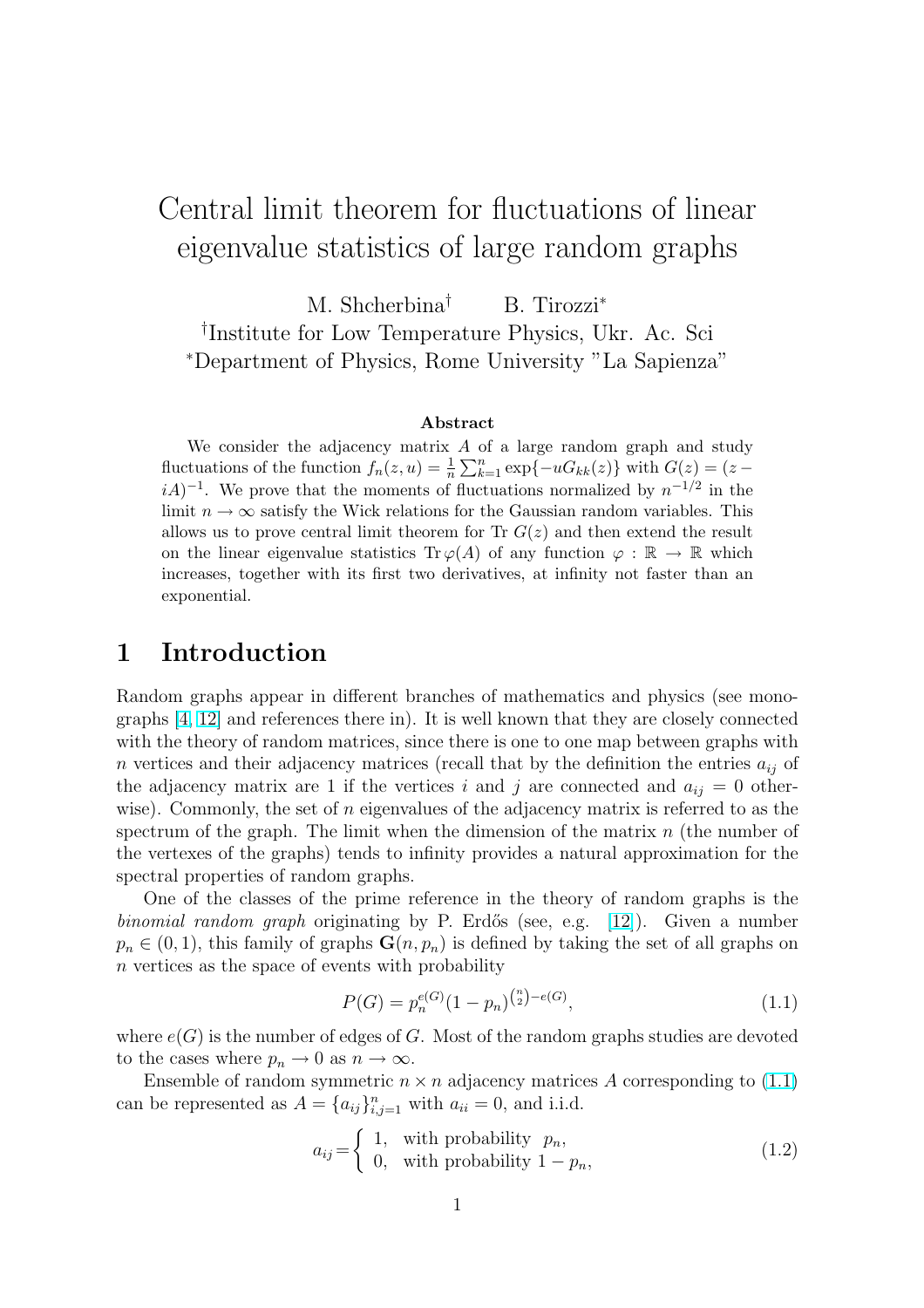<span id="page-1-0"></span>For any measurable function f we denote  $E\{f(A)\}\$ the averaging with respect to all random variables  $\{a_{ij}\}_{1\leq i < j \leq n}$  and

$$
\mathbf{Var}\{f(A)\} := \mathbf{E}\{|f(A) - \mathbf{E}\{f(A)\}|^2\}.
$$
 (1.3)

The normalized eigenvalue counting measure of A is defined by the formula

$$
N_n(\lambda) = n^{-1} \sharp \{ j : \lambda_j^{(n)} < \lambda \}.
$$

The ensemble of adjacency matrices (1.2) is a particular case of the random matrix theory, where the limiting transition  $n \to \infty$  is intensively studied during half of century since the pioneering works by E. Wigner [23]. Spectral properties of random adjacency matrix (1.2) were examined in the li[mit](#page-0-0)  $n \to \infty$  both in numerical and theoretical physics studies [7, 8, 9, 18, 19, 20]. There are two major asymptotic regimes:  $p_n \gg 1/n$ and  $p_n = O(1/n)$  and corresponding mo[dels](#page-23-0) can be called *dilute random matrices* and sparse r[ando](#page-0-0)m matrices, respectively. The first studies of spectral properties of sparse and dilute rand[om ma](#page-22-0)[trices in th](#page-23-0)e physical literature are related with the works [19], [20], [18], where equations for the limiting density of states of sparse random matrices were derived. In papers [18] and [10] a number of important results on the universality of the correlation functions and the Anderson localization transition were obtai[ned](#page-23-0). [Unf](#page-23-0)o[rtun](#page-23-0)ately these results were obtained with the non rigorous replica and super symmetry methods.

On mathematical lev[el o](#page-23-0)f rigo[r th](#page-22-0)e eigenvalue distribution of dilute random matrices was studied in [14]. It was shown that the normalized eigenvalue counting measure of  $(np_n)^{-1/2}A$  converges in the limit  $np_n \to \infty$  to the distribution of explicit form known as the semicircle, or Wigner law [23]. In the paper [5] the adjacency matrix of random gra[phs](#page-23-0) (1.1) with  $p_n = pn^{-1}$  was studied. It was shown that for any m there exist non random limiting moments  $\lim_{n\to\infty} n^{-1}\text{Tr } A_n^m$  and these moments can be found from the system of certain [rec](#page-23-0)urrent relations[.](#page-22-0) The results of [5] was generalized to thec[ase](#page-0-0) of weighted random graphs in [15], where the resolvent of the adjacency matrix was studied and equations for the Stieltjes transform  $q(z)$  of the limiting eigenvalue distribution were derived rigorously (note, that the same e[qua](#page-22-0)tion for gaussian weights were obtained in [19], [20], [18] by [usi](#page-23-0)ng the replica and the super symmetry approaches.) It was shown in [15] that to prove the existence of the limit  $\lim_{n\to\infty} g_n(z) = g(z)$ , where  $g_n(z)$  is the Stieltjes transform of the normalized counting function  $N_n(\lambda)$ 

$$
g_n(z) = \int \frac{dN_n(\lambda)}{\lambda - z} \tag{1.4}
$$

we need to study the behavior of the function

$$
f_n(z, u) = \frac{1}{n} \sum_{k=1}^n e^{-uG_{kk}(z)},
$$
\n(1.5)

where

$$
G_{jk}(z) = (z - iA)_{jk}^{-1},
$$
\n(1.6)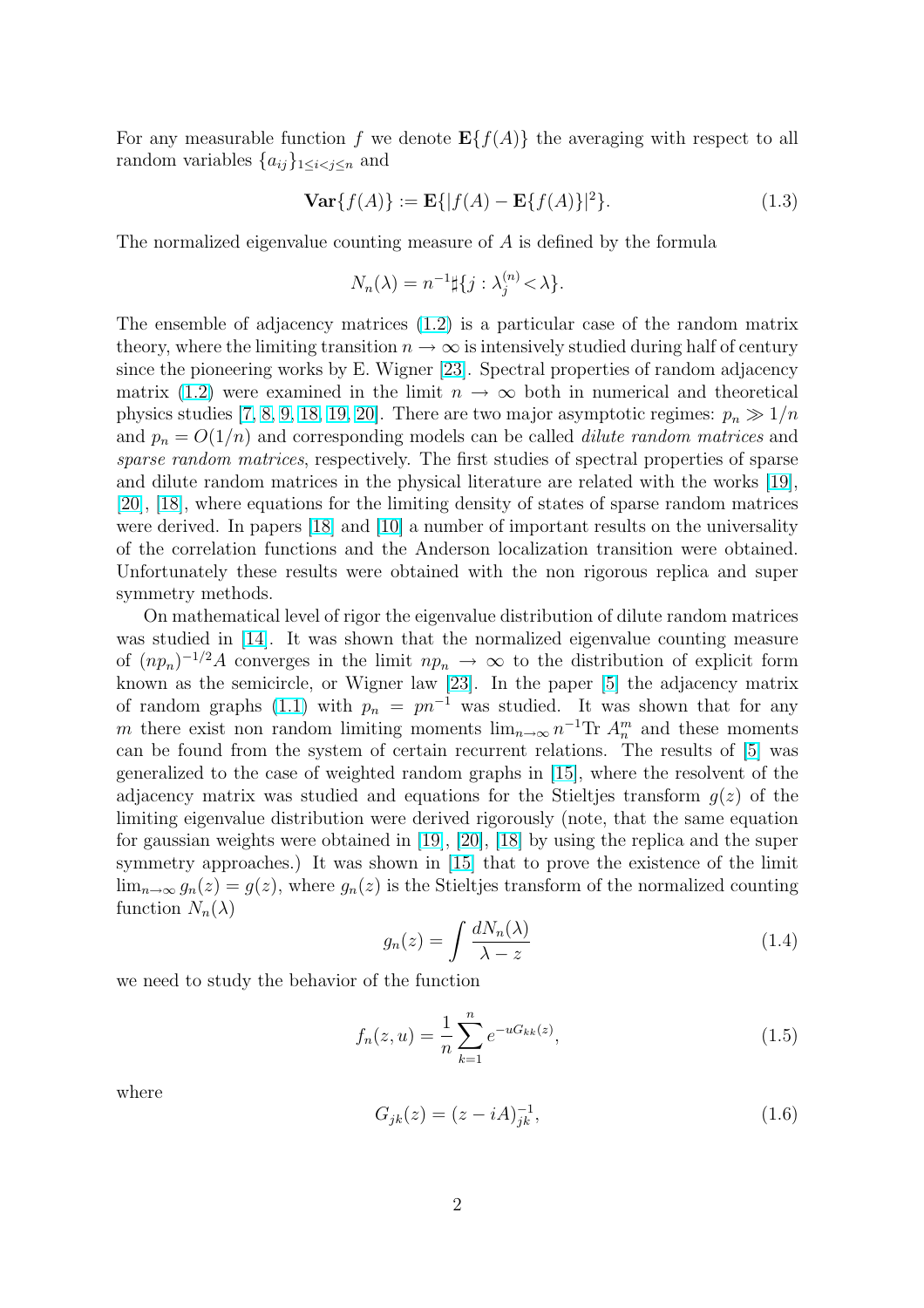<span id="page-2-0"></span>The function  $f_n(z, u)$  is defined for any  $u, z$  such that  $\Re z \neq 0$ . In what follows it will be important for us that

$$
||G|| \leq |\Re z|^{-1}, \quad \sum_{j=1}^{n} |G_{ij}|^2 = (GG^*)_{ii} \leq ||G||^2 \leq |\Re z|^{-2}
$$
\n
$$
\Re(Ge, e)\Re z \geq 0, \quad \forall e \in \mathbb{R}^n \Rightarrow |e^{-u(Ge, e)}| \leq 1, \quad \text{if} \quad u\Re z > 0.
$$
\n
$$
(1.7)
$$

Here and everywhere below  $||A||$  means the operator norm of the matrix A.

The following theorem (proven in [15]) gives us the limiting properties of  $f_n(z, u)$ of (1.5)

**Theorem 1** Consider the adjacency matrix (1.2) with  $p_n = p/n$ . Then for any  $u, z$ such that  $u\Re z > 0$  we have:

(i) [the](#page-1-0) variance of the function  $f_n(z, u)$  defined by (1.5) vanishes in the limit  $n \to \infty$ :

$$
\mathbf{Var}\{f_n(z,u)\} \le C/(\Re z)^2 n,\tag{1.8}
$$

(ii) there exists the limit

$$
\lim_{n \to \infty} \mathbf{E}\{f_n(z, u)\} = f(z, u), \quad |\mathbf{E}\{f_n(z, u)\} - f(z, u)| \leq C u^{1/2} / |\Re z| n^{1/2} \tag{1.9}
$$

(iii) if we consider a class H of functions which are analytic in  $z: \Re z > 0$  and for any fixed  $z: \Re z > 0$  possessing the norm

$$
||f(z)|| = \max_{u>0} \frac{|f(z, u)|}{\sqrt{1 + u}},
$$
\n(1.10)

then the limiting function is the unique solution in  $H$  of the functional equation

$$
f(z, u) = 1 - u^{1/2} e^{-p} \int_0^\infty dv \frac{\mathcal{J}_1(2\sqrt{uv})}{\sqrt{v}} \exp\{-zv + pf(z, v)\},\tag{1.11}
$$

where  $\mathcal{J}_1(\zeta)$  is the Bessel function

$$
\mathcal{J}_1(\zeta) = \frac{\zeta}{2} \sum_{k=0}^{\infty} \frac{(-\zeta^2/4)^k}{k!(k+1)!}.
$$
 (1.12)

One can easily see that

$$
-\frac{\partial}{\partial u}f_n(z,u)\Big|_{u=0} = \frac{1}{n}\sum_{k=1}^n \mathbf{E}\{G_{kk}(z)\} = \frac{1}{n}\mathbf{E}\{\text{Tr } G(z)\} = \mathbf{E}\{ig_n(-iz)\},
$$

where  $g_n(z)$  is the Stieltjes transform (1.4) of the normalized counting measure  $N_n(\lambda)$ . Hence, Theorem 1 implies that for any  $z : \Im z \neq 0$ 

$$
\lim_{n \to \infty} \mathbf{E} \{ |g_n(z) - \mathbf{E} \{ g_n(z) \} |^2 \} = 0,
$$
\n(1.13)

i.e., the fluctuations of  $g_n(z)$  vanish in the limit  $n \to \infty$ . And (1.9) implies that

$$
g(z) = \lim_{n \to \infty} \mathbf{E}\{g_n(z)\} = -\frac{\partial}{\partial u} f(z, u)\Big|_{u=0}
$$
 (1.14)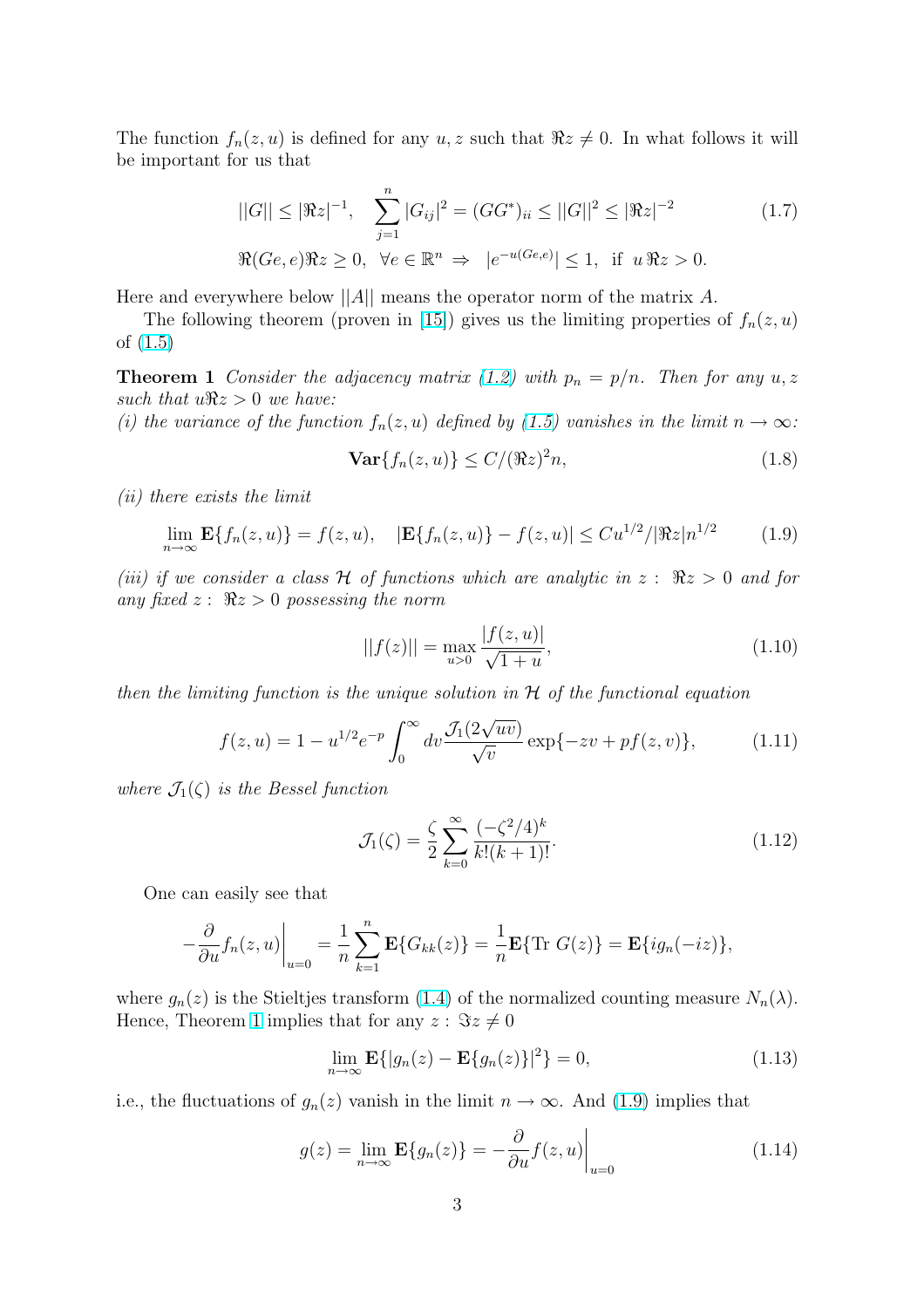<span id="page-3-0"></span>Since the Stieltjes transform uniquely determines the measure, it follows from Theorem 1 that there exists the weak limit  $N(\lambda)$  of the normalized counting measure  $N_n(\lambda)$  and the Stieltjes transform  $g(-iz)$  can be obtained as the first derivative of the solution of (1.11). Using Theorem 1 it is not difficult to obtain the asymptotic expansions for  $g(z)$ [w](#page-2-0)ith respect to  $z^{-k}$ . Since it is well known that the coefficients of this expansion are the moments of the limiting normalized counting measure of eigenvalues, we obtain the [recurr](#page-2-0)ent formulas for [th](#page-2-0)e moments. Besides, constructing the asymptotic expansion of  $g(z)$  with respect to  $p^k$ , it is easy to show that this expansion is convergent for  $p < 1$ . Since in the case  $a_{ij} = 0, 1$  the coefficients of this expansion are rational functions of z, we can conclude that the limiting spectrum is pure point and consists of the spectra of finite blocks only.

Results of [15] described above can be viewed as the analogs of the Law of Large Numbers for linear eigenvalue statistics

$$
\mathcal{N}_n[\varphi] = \sum_{i=1}^n \varphi(\lambda_i) = \text{Tr } \varphi(A)
$$
\n(1.15)

corresponding to continuous test functions. Indeed, it follows from  $(1.13) - (1.14)$  that for any continuous test function there exists

$$
\lim_{n \to \infty} n^{-1} \mathcal{N}_n[\varphi] = \int \varphi(\lambda) dN(\lambda),
$$

where  $N$  is the limiting normalized counting measure of eigenvalues. In the present paper we consider the central limit theorem, the second element of the standard probabilistic analysis of linear statistics. Similar questions for other ensembles of random matrices were studied in [2, 3, 11, 13, 16, 21, 22]. Note, however, that for almost all ensembles studied in the random matrix theory, like the Wigner ensemble, the Marchenko-Pastur ensemble, the matrix models, etc the variance of linear statistics for smooth functions is bound[ed \(s](#page-22-0)ee  $[2, 3, 11, 13, 16, 21, 22]$  $[2, 3, 11, 13, 16, 21, 22]$  $[2, 3, 11, 13, 16, 21, 22]$ ). Thus, for these ensembles, one expects the Central Limit Theo[rem](#page-22-0) to b[e valid](#page-23-0) for statistics themselves, i.e., without an n-dependent normalization factor in front. This has to be compared with the case of i.i.d. random variables wit[h finite secon](#page-22-0)[d moment](#page-23-0), where the variance of linear statistics is always of the order  $O(n)$ ,  $n \to \infty$  and the Central Limit Theorem is valid for linear statistics divided by  $n^{1/2}$ . As we will see below this is the case also for the ensemble of sparse adjacency matrices (1.2) with  $p_n = p/n$ .

The aim of the present paper is to study the fluctuations of linear eigenvalue statistics for different classes of test functions. Following the method of [15] we study first the functions  $f_n(z, u)$  (defined in (1.5)[\) an](#page-0-0)d prove that its fluctuations converges in distribution to the complex Gaussian random variables.

Define the m-th generalized moment of the fluctuations of  $f_n(z, u)$ :

$$
M_{m,n}(z_1, u_1; \dots; z_m, u_m) := n^{-m/2} \mathbf{E} \left\{ \prod_{j=1}^m \left( \sum_{k=1}^n e^{-u_j G_{kk}(z_j)} \right) \right\}
$$
  
=  $n^{m/2} \mathbf{E} \left\{ \prod_{j=1}^m \int_{n}^{\circ} (z_j, u_j) \right\}, \quad \Re z_i \neq 0.$  (1.16)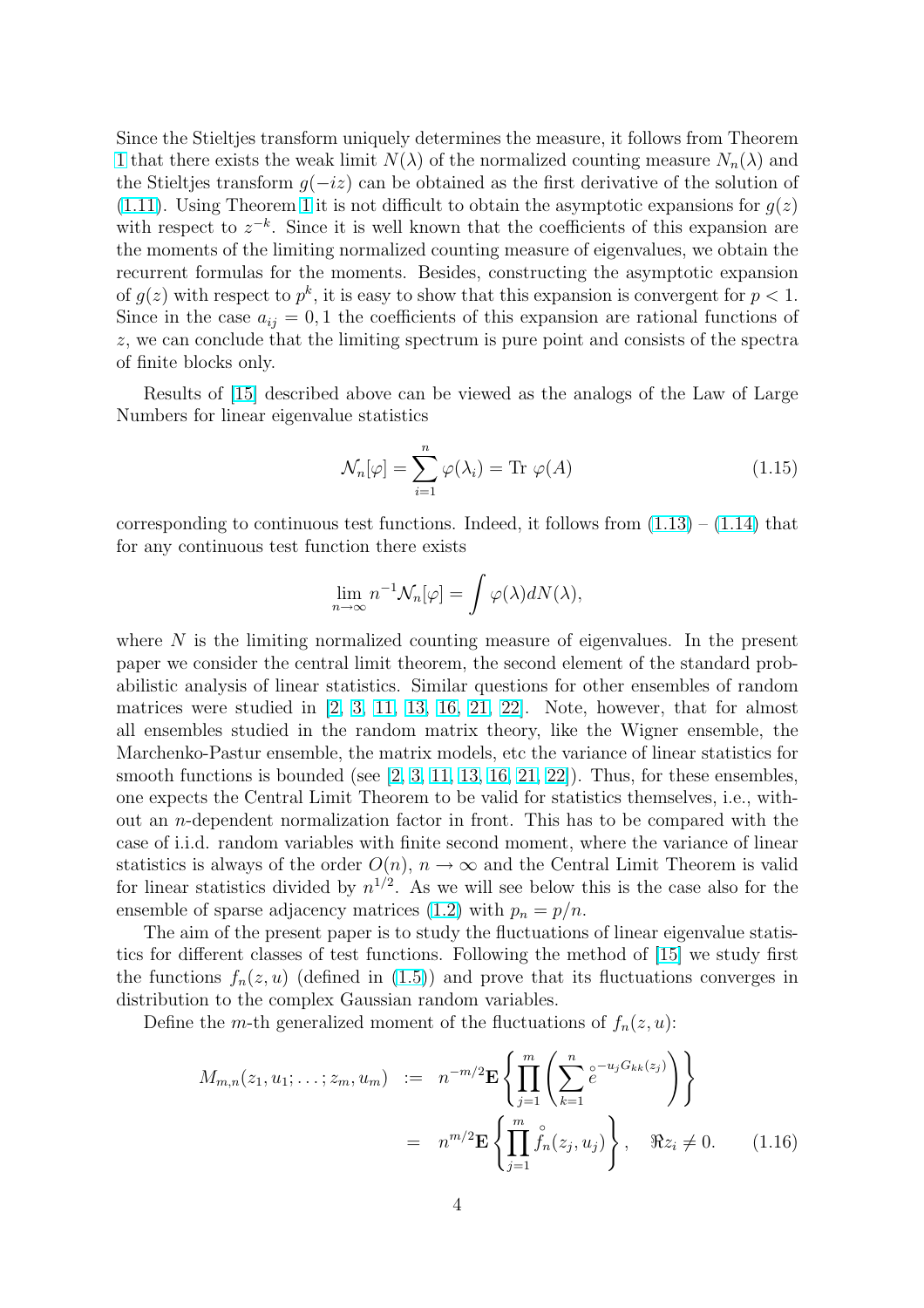<span id="page-4-0"></span>Here and below for any random variable  $\xi$  we denote

$$
\overset{\circ}{\xi} = \xi - \mathbf{E}\{\xi\}
$$

**Theorem 2** Consider the adjacency matrix ensemble (1.2) with  $p_n = p/n$ . Let  $M_{m,n}(z_1,u_1;\ldots;z_m,u_m)$   $(m=2,3,\ldots)$  of  $(1.16)$  be the "moments" of the fluctuations of  $f_n(z, u)$  of (1.5). Then for any  $m > 2$  and  $z_1, \ldots, z_m : \Re z_i > 0$  there exists

$$
M_m(z_1, u_1; \dots; z_m, u_m) := \lim_{n \to \infty} M_{m,n}(z_1, u_1; \dots; z_m, u_m).
$$
 (1.17)

Moreover, the following [recu](#page-1-0)rsion equations hold:

$$
M_m(z_1, u_1; \dots; z_m, u_m)
$$
  
= 
$$
\sum_{j=2}^m M_2(z_1, u_1; z_j, u_j) M_{m-2}(z_2, u_2; \dots; z_{j-1}, u_{j-1}; z_{j+1}, u_{j+1}; \dots; z_m, u_m).
$$
 (1.18)

Theorem 2 can be used to prove the central limit theorem for fluctuations of the trace of  $G(z)$  of (1.6). Indeed, if we denote

$$
M_{m,n}^*(z_1,\ldots,z_m) := n^{-m/2} \mathbf{E} \left\{ \text{Tr } \overset{\circ}{G}(z_1) \ldots \text{Tr } \overset{\circ}{G}(z_m) \right\},\tag{1.19}
$$

then it is easy to see that

$$
M_{m,n}^*(z_1,\ldots,z_m)=\frac{\partial^m}{\partial u_1\ldots\partial u_m}M_m(z_1,u_1;\ldots,z_m,u_m)\Big|_{u_1=\cdots=u_m=0}
$$

Since  $M_m(z_1, u_1; \ldots; z_m, u_m)$  are evidently analytic in each  $u_i$  in some neighborhood of  $u_i = 0$  and bounded uniformly in *n* for any fixed  $z_1, \ldots, z_m$  ( $\Re z_i \neq 0$ ) (see Lemma 1) below), we pass to the limit  $n \to \infty$  in the above relations and obtain the following theorem:

**Theorem 3** Let  $G(z)$  be [th](#page-6-0)e resolvent (1.6) of the sparse adjacency matrix (1.2) with  $p_n = p/n$ . Then for any  $m > 2$  and  $z_1, \ldots, z_m : \Re z_i > 0$  there exists

$$
M_m^*(z_1, \dots, z_m) := \lim_{n \to \infty} M_{m,n}^*(z_1; \dots; z_m)
$$
 (1.20)

.

and the following recursions hold:

$$
M_m^*(z_1, \dots, z_m) = \sum_{j=2}^m M_2^*(z_1, z_j) M_{m-2}^*(z_2, \dots, z_{j-1}, z_{j+1}, \dots, z_m)
$$
(1.21)

Theorem 3 by a standard way implies the central limit theorem for  $v_n(z) = n^{-1/2} \text{Tr } \overset{\circ}{G}(z)$ . Indeed, if we put in  $(1.20) - (1.21) z_1 = z_2 = ... = z_m = z$ , then Theorem 3 yields that there exist limits of all moments of the complex random variable  $v_n(z)$  and

$$
M_{2m}(z) := \lim \mathbf{E}\{(n^{-1/2}\text{Tr }\overset{\circ}{G}(z))^{2m}\} = (2m-1)!!(M_2(z))^m
$$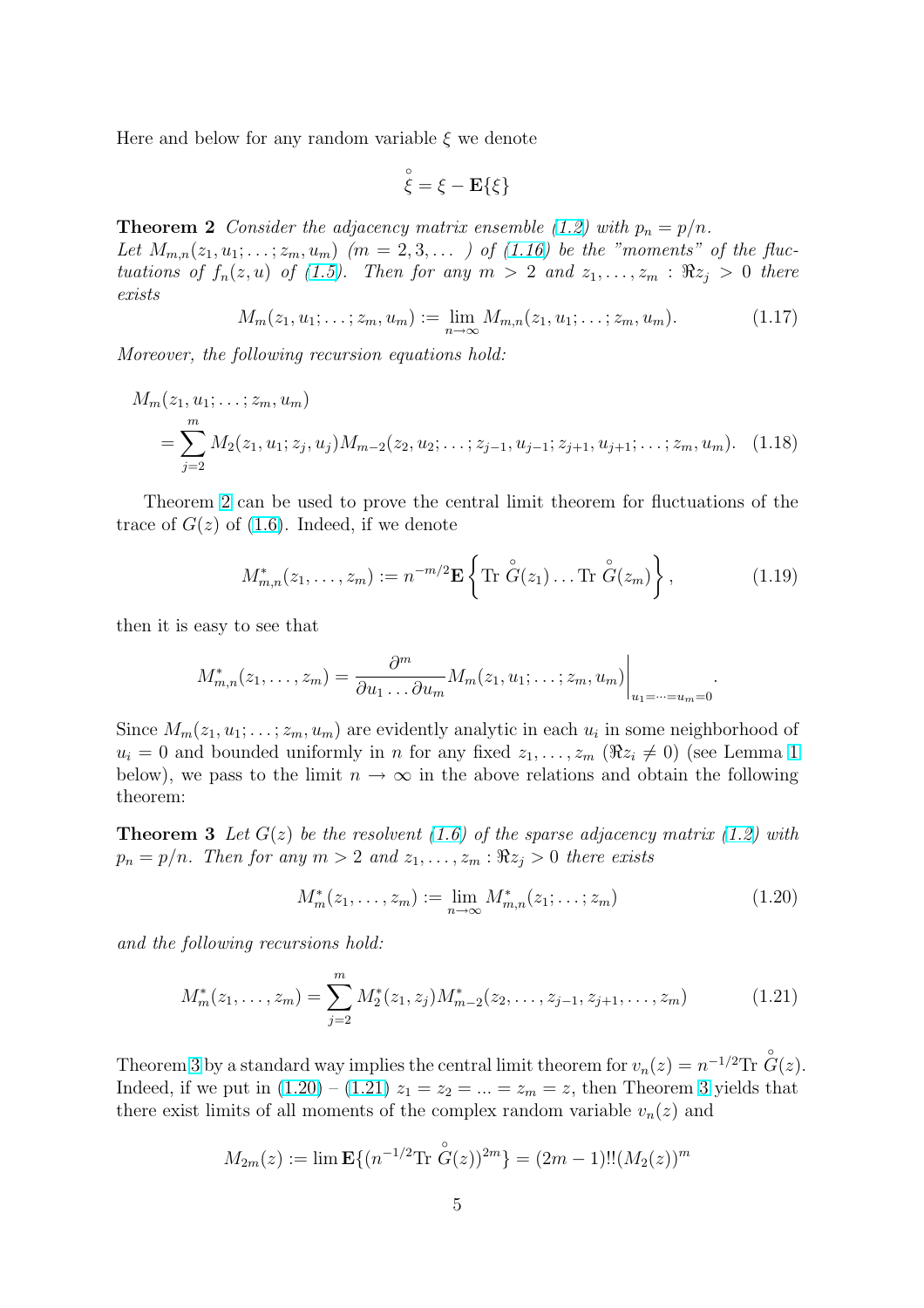<span id="page-5-0"></span>This means that  $v_n(z)$  converges in distribution to a complex Gaussian random variable with zero mean and variance  $M_2(z)$ .

It is possible also to derive from Theorem 3 the central limit theorem for the linear eigenvalue statistics of any function  $\varphi$  which grows not faster than an exponent at infinity and possesses two derivatives with the same property, i.e. there exists a constant  $c > 0$  such that  $\varphi, \varphi', \varphi'' \in L^2(\mathbb{R}, \cosh^{-2}(c\lambda))$ . Here and below

$$
L^{2}(\mathbb{R}, w(\lambda)) = \left\{ f : \int_{\mathbb{R}} |f(\lambda)|^{2} w(\lambda) d\lambda < \infty \right\}
$$
 (1.22)

**Theorem 4** Consider the adjacency matrix (1.2) with  $p_n = p/n$  and take any function  $\varphi$  which possesses two derivatives such that  $\varphi, \varphi', \varphi'' \in L^2(\mathbb{R}, \cosh^{-2}(c\lambda))$  with some constant  $c > 0$ . Then the random variable  $n^{-1/2} \mathcal{N}_n[\varphi]$  converges in distribution to a Gaussian random [var](#page-0-0)iable with zero mean and variance  $V[\varphi] := \lim_{n \to \infty} \mathbf{Var}\{n^{-1/2} \mathcal{N}_n[\varphi]\}.$ 

It is clear from the above discussion that Theorem 2 plays a key role in the paper, because Theorems 3 and 4 are in fact corollaries of Theorem 2. The proof of Theorem 2 is based on a version of the cavity method which has been used many times for proving different limiting relations of statistical mechanics an[d r](#page-4-0)andom matrices. The idea is to compare the b[eha](#page-4-0)vior of the object function (e.g. free-[en](#page-4-0)ergy, resolvent, etc.)f[or](#page-4-0) the complete system of random variables of the problem and the one with some subset of random variables replaced by 0.

Let us try to explain the connections among the lemmas and propositions which are necessary for the proof of Theorem 2. The proof should be seen as a logical sequence of the following steps:

- We prove first bounds on  $M_{m,n}(z_1, u_1; \ldots; z_m, u_m)$  uniform in  $(z_1, u_1; \ldots; z_m, u_m)$  $(\Re z_i \ge C > 0)$  (see Lemma 1[\).](#page-4-0) One uses the norm estimates of the martingale theory (Proposition 1), identities for the resolvent and the cavity method consisting in studying the difference of the resolvent of the full matrix and the same matrix without the first line [an](#page-6-0)d the first column.
- To prove the conver[ge](#page-6-0)nce of the variance of the sums of exponentials we need to generalize Theorem 1 and to show the existence of the limits of exponentials multiplied by some entire functions (cf Lemma 2 and Theorem 1). The proof of Lemma 2 is based on the relations for some functions of A given by Proposition 2.
- Lemma 3 proves the self averaging propertiesa[nd](#page-10-0) the existence [o](#page-2-0)f the limits for the ter[ms](#page-10-0) which will appear in the proof of CLT.
- Finally we prove that the "moments"  $(1.16)$  as functions of  $u_i$  satisfy the linear integral [eq](#page-13-0)uations with the kernel defined in terms of the function  $f$  of  $(1.11)$  (see (2.54)). Since we are able to prove that these equations are uniquely solvable for  $\Re z > M_0$  with some fixed  $M_0$ , we finis[h the](#page-3-0) proof of Theorem 2.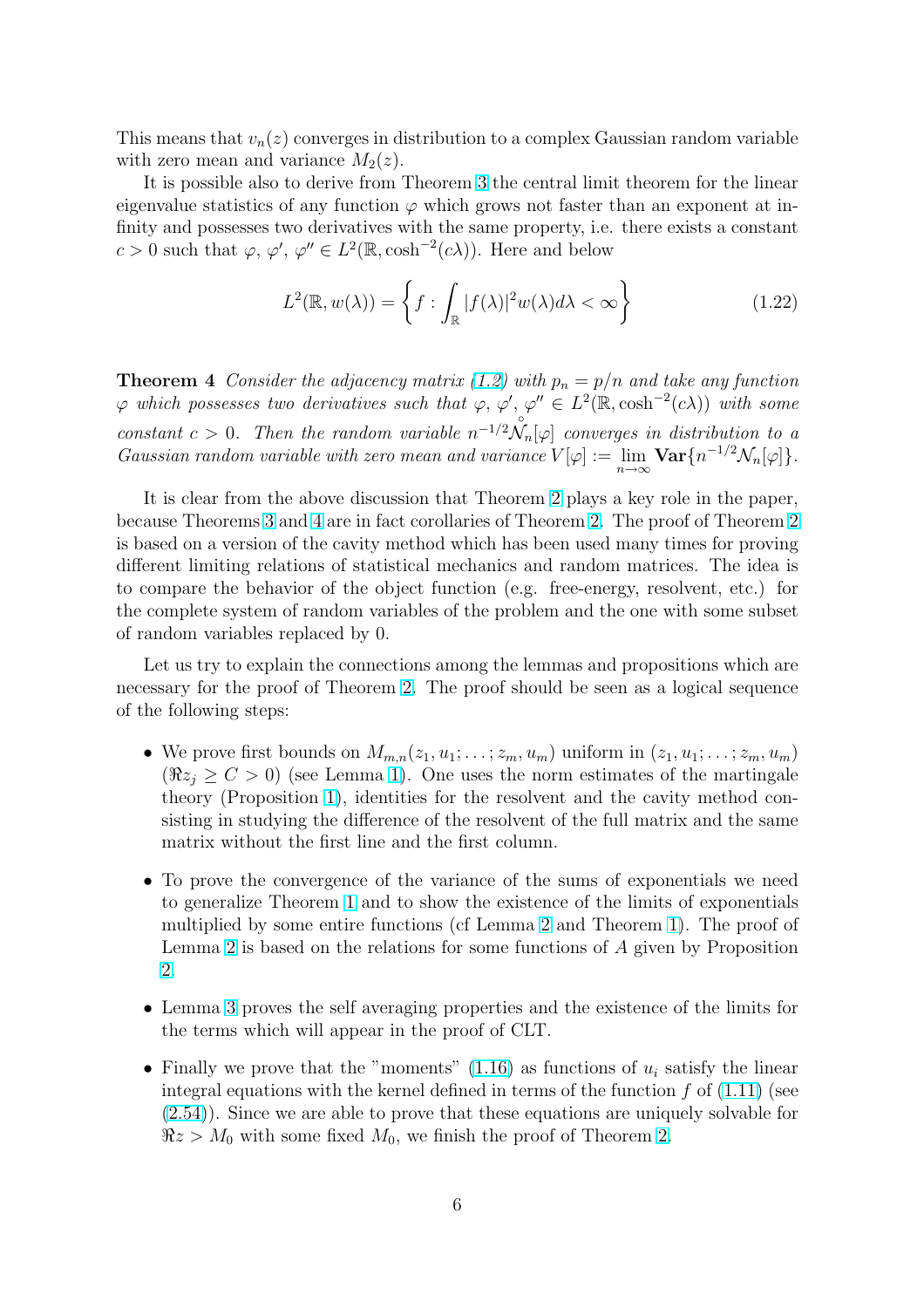### <span id="page-6-0"></span>2 Proofs

We start from the lemma which gives bounds for  $M_{m,n}$ .

**Lemma 1** For any  $m \in \mathbb{N}$  and  $z_1, \ldots, z_m : \Re z_j > 0$  there exists a constant  $C_m$  such that uniformly in  $u_1 \ldots, u_m > 0$ 

$$
|M_{m,n}(z_1, u_1; \dots; z_m, u_m)| \le C_m \tag{2.1}
$$

The proof is based on the martingale property of the sequence of averages of the functions of the random matrix A with respect to its rows or columns. The sequence is ordered with respect to the index of the rows and the proposition below is based on the sequence of the conditional expectations like in the proof of self-averaging of the free-energy for disordered systems.

**Proposition 1** Let  $\xi_{\alpha}$ ,  $\alpha = 1,..., \nu$  be independent random variables, assuming values in  $\mathbb{R}^{m_\alpha}$  and having probability laws  $P_\alpha$ ,  $\alpha = 1, \ldots, \nu$  and let  $\Phi : \mathbb{R}^{m_1} \times \cdots \times \mathbb{R}^{m_\nu} \to \mathbb{C}$ be a Borelian function. Set

$$
\Phi_{\alpha}(\xi_1,\ldots,\xi_{\alpha}) = \int \Phi(\xi_1,\ldots,\xi_{\alpha},\xi_{\alpha+1},\ldots,\xi_{\nu}) P_{\alpha+1}(d\xi_{\alpha+1}) \ldots P_{\nu}(d\xi_{\nu})
$$
\n(2.2)

so that  $\Phi_{\nu} = \Phi$ ,  $\Phi_0 = \mathbf{E} {\Phi}$ , where  $\mathbf{E} {\ldots}$  denotes the expectation with respect to the product measure  $P_1 \ldots P_{\nu}$ .

Then for any positive  $p \geq 1$  there exists  $C_p'$ , independent of  $\nu$  and such that

$$
\mathbf{E}\{|\Phi - \mathbf{E}\{\Phi\}|^{2p}\} \le C'_p \nu^{p-1} \sum_{\alpha=1}^{\nu} \mathbf{E}\{|\Phi_{\alpha} - \Phi_{\alpha-1}|^{2p}\}.
$$
 (2.3)

Moreover, if for every  $\alpha = 1, \ldots, \nu$  there exists a  $\xi_{\alpha}$ -independent  $\Psi^{(\alpha)} : \mathbb{R}^{m_1} \times \cdots \times$  $\mathbb{R}^{m_{\nu}} \to \mathbb{C}$  such that

$$
\mathbf{E}\{|\Phi - \Psi^{(\alpha)}|^{2p}\} \le C < \infty, \quad \alpha = 1, \dots, \nu,\tag{2.4}
$$

then

$$
\mathbf{E}\{|\Phi - \mathbf{E}\{\Phi\}|^{2p}\} \le 2C_p'C\nu^p. \tag{2.5}
$$

*Proof.* The proof of  $(2.3)$  is given in [6]. Hence, we show only how to derive  $(2.4)$ from (2.3). It follows from (2.2) and (2.4) that the integrals of  $\Psi^{(\alpha)}$  with respect to  $P_{\alpha+1}...P_{\nu}$  and  $P_{\alpha}P_{\alpha+1}...P_{\nu}$  coincide and we obtain

$$
\begin{array}{rcl}\mathbf{E}\{|\Phi_{\alpha}-\Phi_{\alpha-1}|^{2p}\}&\leq& 2^{2p-1}(\mathbf{E}\{|(\Phi-\Psi^{(\alpha)})_{\alpha-1}|^{2p}\}+\mathbf{E}\{|(\Phi-\Psi^{(\alpha)})_{\alpha}|^{2p}\})\\&\leq& 2^{2p}\mathbf{E}\{|\Phi-\Psi^{(\alpha)}|^{2p}\}.\end{array}
$$

This and  $(2.3)$  prove  $(2.5)$ .  $\Box$ 

*Proof of Lemma 1* The Hölder inequality yields

$$
|M_{m,n}(z_1, u_1; \ldots; z_m, u_m)| \leq n^{m/2} \prod_{j=1}^m \mathbf{E} \bigg\{ \bigg| \hat{f}_n(z_j, u_j) \bigg|^m \bigg\}^{1/m}.
$$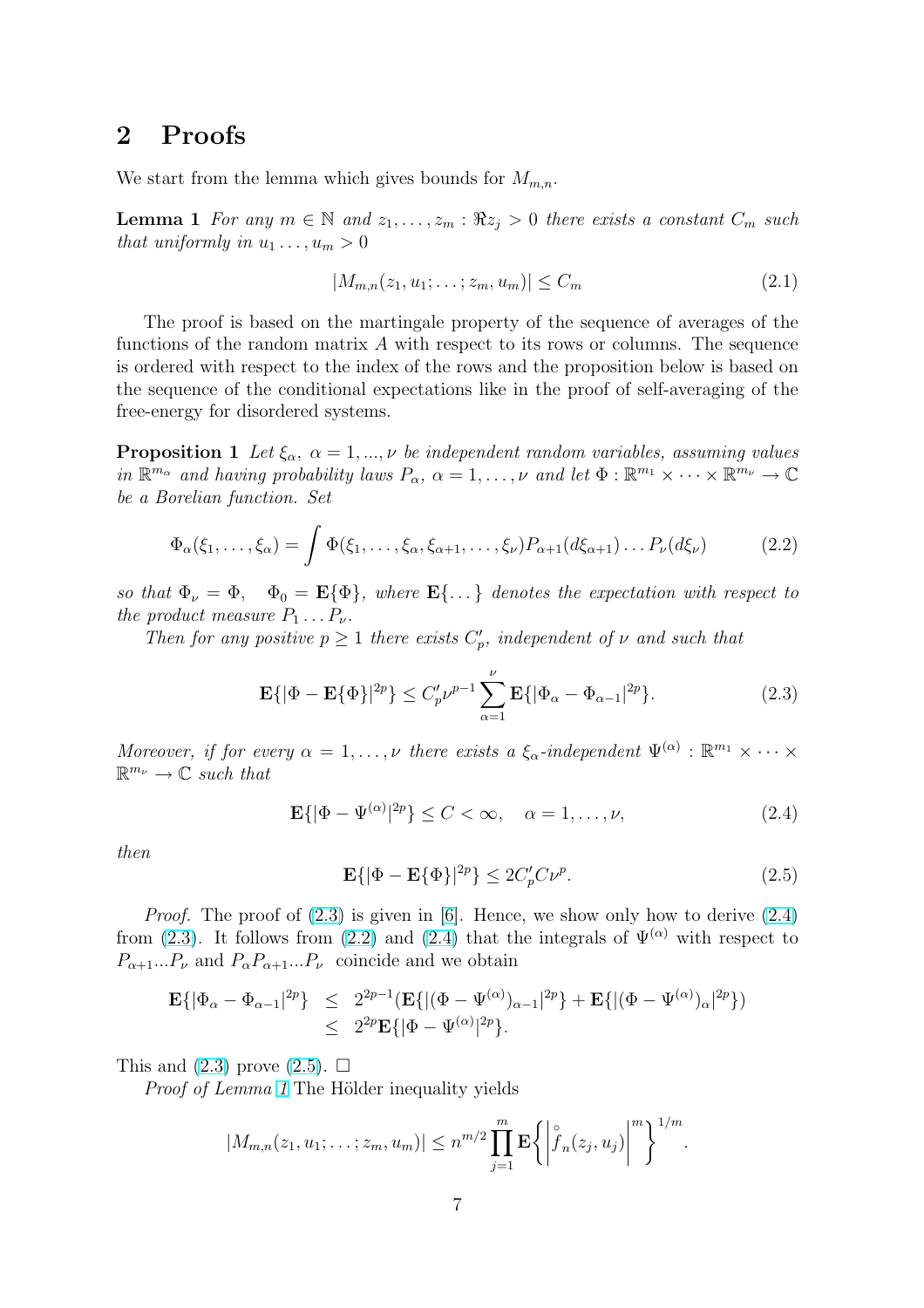<span id="page-7-0"></span>Hence, it suffices to prove the bound for the r.h.s. of the above inequality. For this we use Proposition 1 for the function  $\Phi = nf_n(z, u)$  with  $f_n(z, u)$  of (1.5). According to (2.5) and the approach of the cavity method for our purposes it is enough to choose the functions  $\Psi_i$  independent from  $\xi_i = a^{(i)} := (a_{i1}, \ldots, a_{ii-1}, 0, a_{ii+1}, \ldots, a_{in})$  and prove (2.4). Set

$$
A^{(i)} = A \Big|_{a_{ij}=0, j=1,\dots,n}, \quad G^{(i)}(z) = (z - iA^{(i)})^{-1}, \tag{2.6}
$$

$$
\Psi^{(i)} = n f_n^{(i)}(z, u) := \sum_{k \neq i} e^{-u G_{kk}^{(i)}(z)}.
$$
\n(2.7)

By the symmetry reason it suffices to prove  $(2.4)$  for  $i = 1$ . We use the representations:

$$
G_{ij}(z) = G_{ij}^{(1)}(z) - \frac{(G^{(1)}a^{(1)})_i(G^{(1)}a^{(1)})_j}{z + (G^{(1)}a^{(1)}, a^{(1)})}, \quad i, j \neq 1,
$$
  
\n
$$
G_{1j}(z) = \frac{i(G^{(1)}a^{(1)})_j}{z + (G^{(1)}a^{(1)}, a^{(1)})}, \quad j \neq 1,
$$
  
\n
$$
G_{11}(z) = (z + (G^{(1)}a^{(1)}, a^{(1)}))^{-1},
$$
\n(2.8)

where  $a^{(1)} = (0, a_{12}, \ldots, a_{1n})$ . The inequality  $|e^x - e^y| \leq |x - y| \max\{|e^x|, |e^y|\}$  and (1.7) imply

$$
\left| \sum_{k=2} \left( e^{-uG_{kk}} - e^{-uG_{kk}^{(1)}} \right) \right| \le u \sum_{k=2} |G_{kk} - G_{kk}^{(1)}|
$$
\n
$$
\le u \sum_{k} \frac{(G^{(1)}a^{(1)})_k \overline{(G^{(1)}a^{(1)})_k}}{|z + (G^{(1)}a^{(1)}, a^{(1)})|} = u \frac{(G^{(1)}(z)a^{(1)}, G^{(1)}(z)a^{(1)})}{|z + (G^{(1)}a^{(1)}, a^{(1)})|}.
$$
\n(2.9)

But the spectral theorem yields

$$
(G^{(1)}(z)a^{(1)}, G^{(1)}(z)a^{(1)}) = \sum_{j=1}^{n} \frac{|(\psi^{(j)}, a^{(1)})|^2}{(\lambda^{(j)} - \Im z)^2 + (\Re z)^2} = \frac{1}{\Re z} \Re(G^{(1)}a^{(1)}, a^{(1)}),
$$

where  $A^{(1)}\psi^{(j)} = \lambda^{(j)}\psi^{(j)}$ . Thus, since by  $(1.7) \Re z \Re(G^{(1)}a^{(1)}, a^{(1)}) > 0$ , we have

$$
\frac{(G^{(1)}(z)a^{(1)}, G^{(1)}(z)a^{(1)})}{|z + (G^{(1)}a^{(1)}, a^{(1)})|} \le (\Re z)^{-1}.
$$
\n(2.10)

Inequality (2.4) for our choice of  $\Phi$  and  $\Psi^{(i)}$  follows from (2.9) and (2.10).  $\Box$ 

In the proof of Theorem 2 we will replace sometimes  $M_{m,n}$  by the moments independent of  $\{a_{1,j}\}_{j=2}^n$ . Set

$$
M_{m,n}^{(1)}(z_1, u_1; \dots; z_m, u_m) := n^{m/2} \mathbf{E} \left\{ \prod_{j=1}^m \int_{n}^{\circ} (z_j, u_j) \right\} \tag{2.11}
$$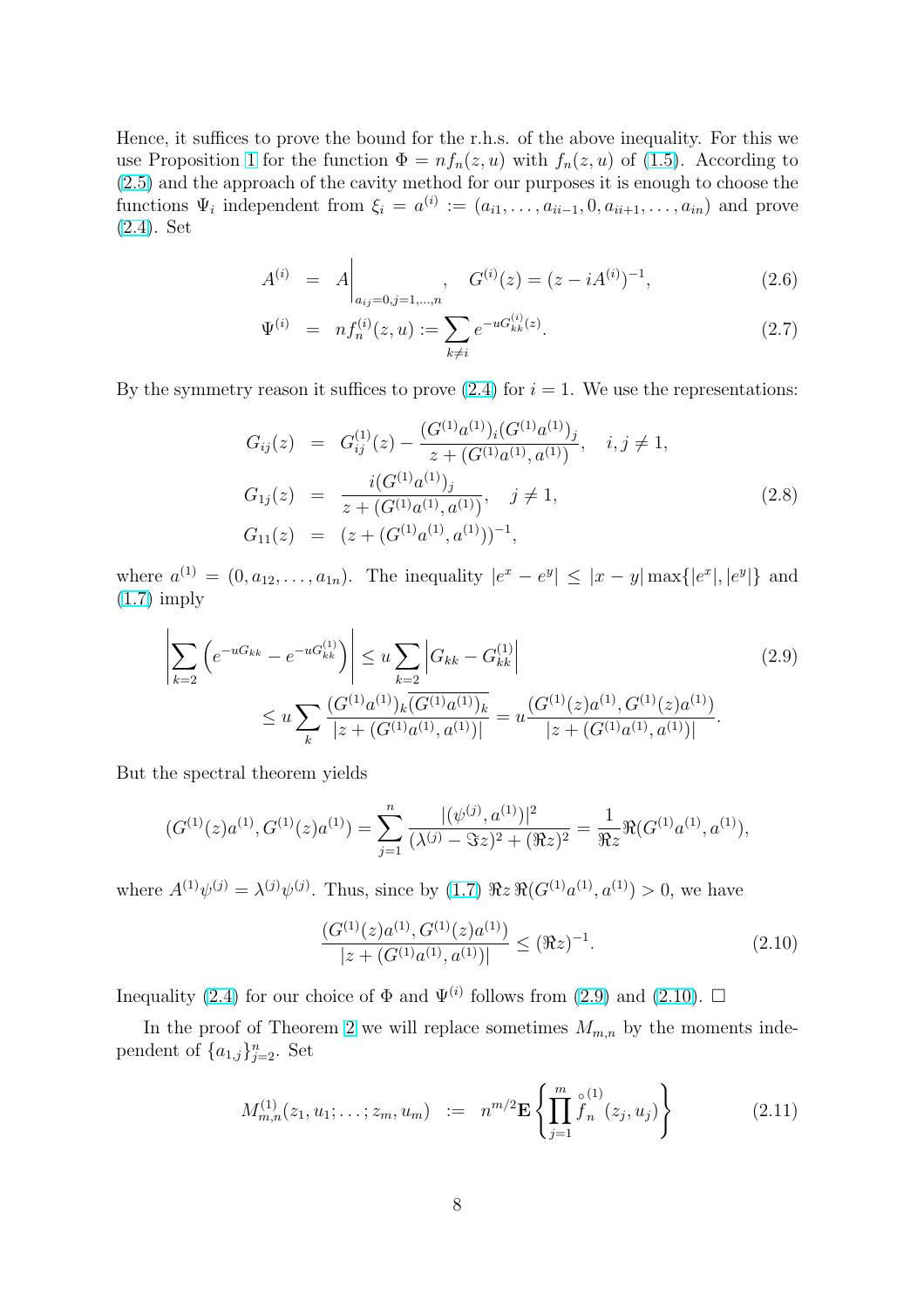<span id="page-8-0"></span>with  $f_n^{(1)}$  of (2.7). Note that (2.9) yields that for any  $m \in \mathbb{N}$  and  $z_1, \ldots, z_m : \Re z_j > 0$ there exists constants  $C_m, C'_m$  such that uniformly in  $u_1 \dots, u_m$ 

$$
|M_{m,n}(z_1, u_1; \dots; z_m, u_m) - M_{m,n}^{(1)}(z_1, u_1; \dots; z_m, u_m)| \le C_m n^{-1/2},
$$
  

$$
|M_{m,n}^{(1)}(z_1, u_1; \dots; z_m, u_m)| \le C'_m.
$$
 (2.12)

To study the behavior of some functions, depending on  $\{a_{1,j}\}_{j=2}^n$ , we use the proposition:

**Proposition 2** Let  $\mathbf{E}_1\{\ldots\}$  be the averaging with respect to  $\{a_{1k}\}_{k=2}^n$ . Then we have for any  $u, v > 0$  and  $\Re z > 2$ 

$$
e^{-v(G^{(1)}a^{(1)},a^{(1)})} = e^{-v\sum_{k} G_{kk}^{(1)} a_{1k}} + r_v,
$$
\n
$$
r_v = v \sum_{i \neq j} G_{ij}^{(1)} a_{1i} a_{1j} + O\left(v^2 \left| \sum_{i \neq j} G_{ij}^{(1)} a_{1i} a_{1j} \right|^2 \right), \quad \mathbf{E}_1^{1/2} \{ |r_v|^2 \} \le C v n^{-1/2}.
$$
\n
$$
(2.13)
$$

Moreover, denoting  $Z = z + (G^{(1)}a^{(1)}, a^{(1)})$ , we have

$$
\mathbf{E}_{1}\left\{\sum_{j=2}^{n}(e^{-uG_{jj}}-e^{-uG_{jj}^{(1)}})\right\} = \mathbf{E}_{1}\left\{\sum_{j,k=2}^{n}e^{-uG_{jj}^{(1)}}(e^{u(G_{jk}^{(1)})^{2}/Z}-1)a_{1,k}\right\}
$$
(2.14)  
+ $O\left(\frac{(u+u^{2})e^{u}}{n}\right)$ 

*Proof.* Note that since  $|\Re z|^{-1} \leq 1/2$ , everywhere below we will replace  $|\Re z|^{-1}$  by a constant. We need below the trivial bounds:

$$
|e^a - e^b| \le |a - b| \max\{|e^a|, |e^b|\}, \quad |e^a - e^b - (a - b)| \le |a - b|^2 \max\{|e^a|, |e^b|\}. \tag{2.15}
$$

The first bound and the second line of (1.7) combined with (2.8) imply

$$
|e^{-v(G^{(1)}a^{(1)},a^{(1)})}-e^{-v\sum_k G^{(1)}_{kk}a_{1k}}|\leq v\bigg|\sum_{k_1\neq k_2}G^{(1)}_{k_1k_2}a_{1k_1}a_{1k_2}\bigg|
$$

Averaging the square of the bound we obtain

$$
\mathbf{E}_{1}\{|r_{v}|^{2}\} = v^{2}\mathbf{E}_{1}\left\{\sum_{k_{1}\neq k_{2},k_{3}\neq k_{4}} G_{k_{1}k_{2}}^{(1)} \overline{G_{k_{3}k_{4}}}^{(1)} a_{1k_{1}} a_{1k_{2}} a_{1k_{3}} a_{1k_{4}}\right\}
$$
\n
$$
\leq \frac{C_{1}v^{2}}{n^{2}} \sum_{k_{1},k_{2}} |G_{k_{1}k_{2}}^{(1)}|^{2} + \frac{C_{2}v^{2}}{n^{3}} \sum_{k_{1},k_{2},k_{3}} G_{k_{1}k_{2}}^{(1)} \overline{G_{k_{1}k_{3}}^{(1)}} + \frac{C_{3}v^{2}}{n^{4}} \left|\sum_{k_{1},k_{2}} G_{k_{1}k_{2}}^{(1)}\right|^{2} \leq \frac{C_{4}v^{2}}{n}.
$$
\n(2.16)

Here we used the bounds valid for any matrix  $A$ :

$$
\left| \sum_{j,k} A_{jk} \right| \le n ||A||, \quad \sum_{k} |A_{jk}| \le n^{1/2} \left( \sum_{k} |A_{jk}|^2 \right)^{1/2} \le n^{1/2} ||A||. \tag{2.17}
$$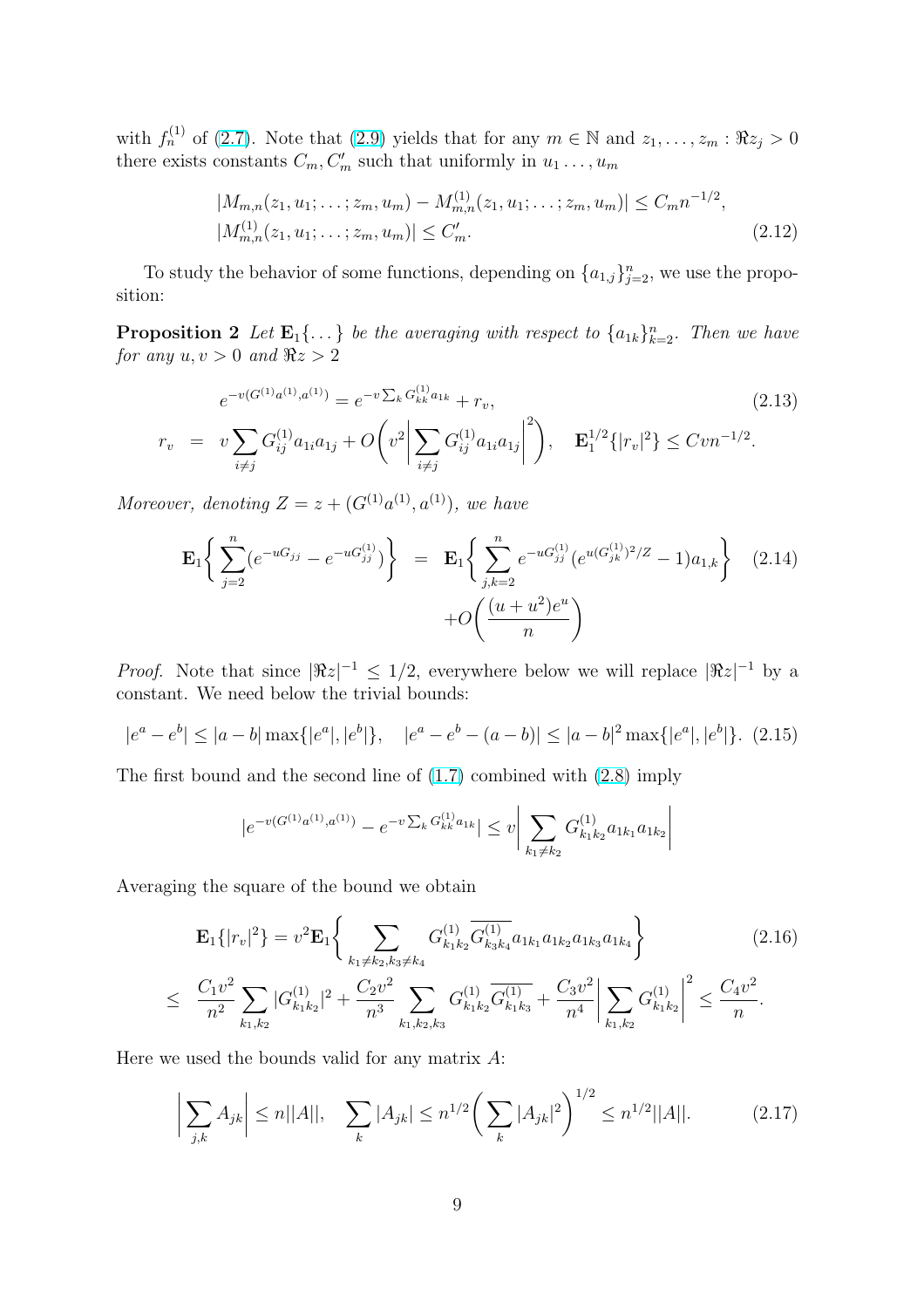To prove (2.14) we show first that

$$
\left| \sum_{j=2}^{n} \mathbf{E}_{1} \{ (\exp\{-uG_{jj}\} - \exp\{-uG_{jj}^{(1)} + \sum (G_{jk}^{(1)})^{2} a_{1k}/Z \} \right|
$$
  
 := 
$$
\left| \sum_{j=2}^{n} \mathbf{E}_{1} \{ e^{a_{j}} - e^{b_{j}} \} \right| \le C n^{-1/2} e^{u}.
$$
 (2.18)

The second inequality of (2.15) and the bounds that  $|e^{a_j}| \leq 1$  and  $|e^{b_j}| \leq e^{u/|\Re z|^3} \leq e^u$ yield

$$
\left| \sum_{j=2}^{n} \mathbf{E}_{1} \{ e^{a_{j}} - e^{b_{j}} \} \right| \leq \left| \sum_{j=2}^{n} \mathbf{E}_{1} \{ a_{j} - b_{j} \} \right| + \sum_{j=2}^{n} \mathbf{E}_{1} \left\{ \left| (e^{a_{j}} - e^{b_{j}}) - (a_{j} - b_{j}) \right| \right\}
$$
  

$$
\leq \left| \sum_{j=2}^{n} \mathbf{E}_{1} \{ a_{j} - b_{j} \} \right| + e^{u} \sum_{j=2}^{n} \mathbf{E}_{1} \left\{ |a_{j} - b_{j}|^{2} \right\}
$$

Then, similarly to (2.16) we have

$$
\left| \sum_{j=2}^{n} \mathbf{E}_{1} \{ a_{j} - b_{j} \} \right| = u \left| \sum_{j=2}^{n} \mathbf{E}_{1} \left\{ \sum_{k_{1} \neq k_{2}} G_{jk_{1}}^{(1)} G_{jk_{2}}^{(1)} a_{1k_{1}} a_{1k_{2}} Z^{-1} \right\} \right|
$$
  
 
$$
\leq u \mathbf{E}_{1}^{1/2} \left\{ \left| \sum_{k_{1} \neq k_{2}} (G^{(1)} G^{(1)})_{k_{1}, k_{2}} a_{1k_{1}} a_{1k_{2}} \right|^{2} \right\} \mathbf{E}_{1}^{1/2} \{ Z^{-2} \} \leq C u n^{-1/2}.
$$

Here we used also that in view of (1.7)  $\Re z > \Re z \ge 2$ . Moreover, similarly to (2.16), we obtain

$$
\mathbf{E}_1\left\{|a_j-b_j|^2\right\} \leq u^2 \mathbf{E}_1\left\{\bigg|\sum_{k_1\neq k_2,k_3\neq k_4} G^{(1)}_{jk_1}G^{(1)}_{jk_2}a_{1k_1}a_{1k_2}\overline{G^{(1)}_{jk_3}G^{(1)}_{jk_4}}a_{1k_3}a_{1k_4}\bigg|\right\} \leq Cu^2n^{-2}.
$$

Summing with respect to  $j$ , we get  $(2.18)$ . Besides, we have

$$
\sum_{j=2}^{n} \left( \exp\{-uG_{jj}^{(1)} + \sum (G_{jk}^{(1)})^2 a_{1k}/Z\} - \exp\{-uG_{jj}^{(1)}\} \right)
$$
  
= 
$$
\sum_{j=2}^{n} e^{-uG_{jj}^{(1)}} \sum_{m=1}^{\infty} \frac{u^m (\sum_k (G_{jk}^{(1)})^2 a_{1k})^m}{m!Z^m}
$$
  
= 
$$
\sum_{j,k=2}^{n} e^{-uG_{jj}^{(1)}} \sum_{m=1}^{\infty} \frac{u^m (G_{jk}^{(1)})^{2m} a_{1k}}{m!Z^m} + r_n,
$$

where the remainder term  $\mathcal{r}_n$  admits the bound

$$
\mathbf{E}_1\{|r_n|\} \leq \sum_{j=2}^n \sum_{k_1 \neq k_2} \mathbf{E}_1\left\{|G_{jk_1}^{(1)}|^2|G_{jk_2}^{(1)}|^2a_{1k_1}a_{1k_2}\right\} \sum_{m=2}^\infty \frac{u^m (\sum_k |G_{jk}^{(1)}|^2)^{m-2}}{2(m-2)!Z^m} \leq \frac{Cu^2e^u}{n}.
$$

The averaging here is similar to (2.16). Thus, we have proved  $(2.14)\square$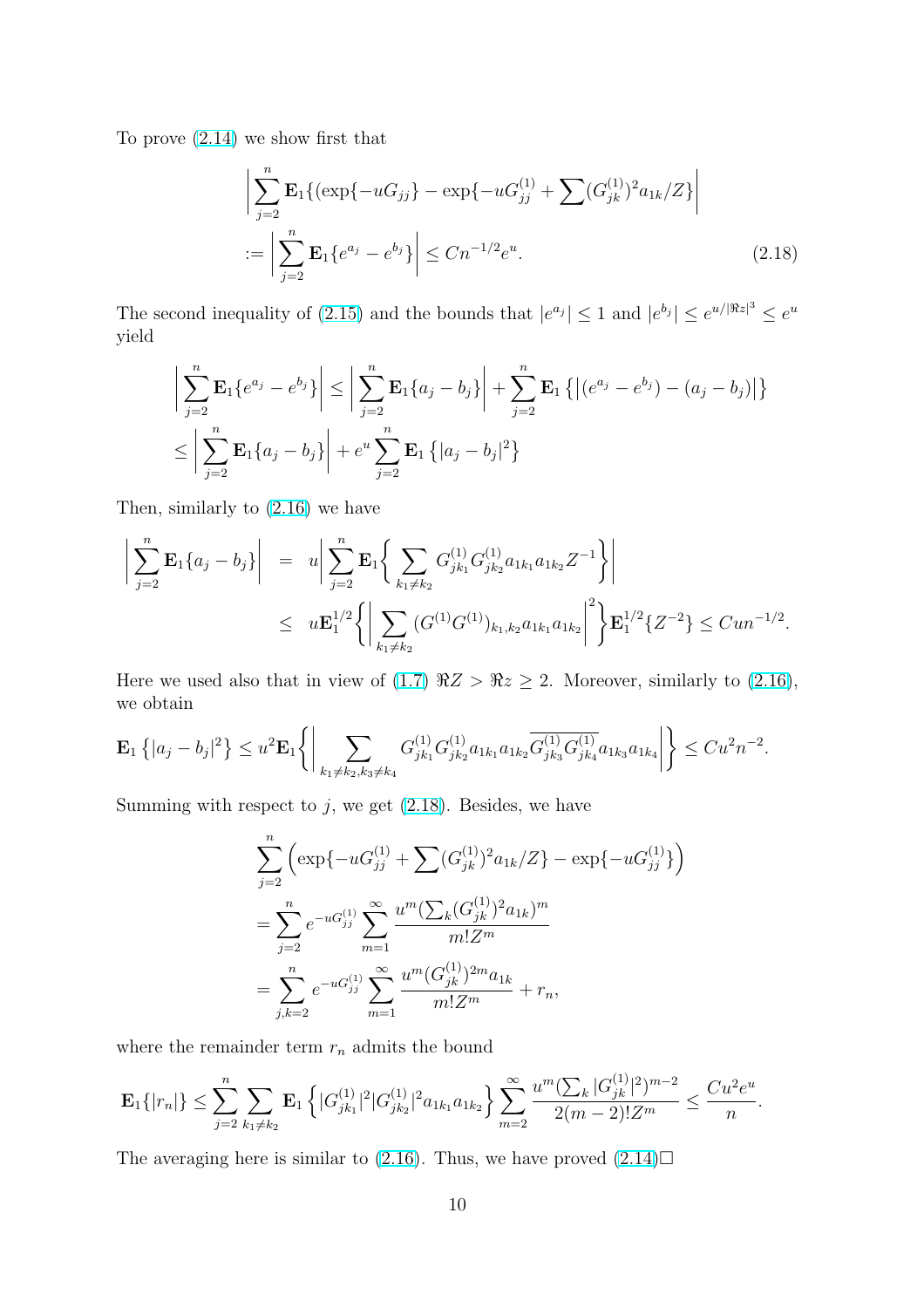<span id="page-10-0"></span>Set (cf (1.12))

$$
\widetilde{\mathcal{J}}_1(\zeta) = \sum_{k=0}^{\infty} \frac{\zeta^{k+1}}{k!(k+1)!} = -2i\zeta^{1/2} \mathcal{J}_1(2i\zeta^{1/2})
$$
\n(2.19)

Below we will need the following properties of  $\widetilde{\mathcal{J}}_1(\zeta)$ 

$$
\sup_{|\zeta| \le r} |\widetilde{\mathcal{J}}_1(\zeta)| \le \widetilde{\mathcal{J}}_1(r), \quad |\widetilde{\mathcal{J}}_1(\zeta)| \le |\zeta|(1 + \widetilde{\mathcal{J}}_1(|\zeta|)), \quad \sup_{|\zeta| \le r} |\widetilde{\mathcal{J}}_1''(\zeta)| \le (1 + \widetilde{\mathcal{J}}_1(r)) \tag{2.20}
$$

The following lemma is the analog of Theorem 1 for the function which will appear in the proof of Theorem 3.

**Lemma 2** For any  $u > 0$ ,  $v \in \mathbb{C}$ ,  $\Re z > 2$ , and  $\mathcal{J}_1$  of (1.12 the random variable

$$
V_{J,n}(z, u, v) = n^{-1} \sum_{j,k=1}^{n} e^{-uG_{kk}} \widetilde{\mathcal{J}}_1(vG_{kj}^2)
$$
 (2.21)

possesses the property:

$$
\mathbf{Var}\{V_{J,n}(z,u,v)\} \le n^{-1}q(u,|v|)(1+\widetilde{\mathcal{J}}_1^2(|v|))
$$
\n(2.22)

where  $q(u, v)$  is a fixed polynomial. Moreover, there exists

$$
V_J(z, u, v) := \lim_{n \to \infty} \mathbf{E}\{V_{J,n}(z, u, v)\}.
$$
 (2.23)

and

$$
|r_{J,n}(z,u,v)| := |V_{J,n}(z,u,v) - V_J(z,u,v)| \le Cn^{-1/2}(1 + \tilde{\mathcal{J}}_1(|v|)). \tag{2.24}
$$

Proof. According to Proposition 1 to prove (2.22) it is enough to prove that

$$
\Delta^{(1)} := \left| \sum_{j,k} \left( e^{-uG_{kk}} \widetilde{\mathcal{J}}_1(vG_{kj}^2) - e^{-uG_{kk}^{(1)}} \widetilde{\mathcal{J}}_1(v(G_{kj}^{(1)})^2) \right) \right| \le q_1(u,v)(1 + \widetilde{\mathcal{J}}_1(|v|)) \tag{2.25}
$$

with polynomial  $q_1$ . Then  $q = q_1^2$ . In view of the second bound of  $(2.20)$ ,  $(1.7)$ ,  $(2.8)$ ,  $(2.9)$ , and  $(2.10)$  we have

$$
\Delta^{(1,1)} := \left| \sum_{j,k} \left( e^{-uG_{kk}} - e^{-uG_{kk}^{(1)}} \right) \widetilde{\mathcal{J}}_1(vG_{kj}^2) \right|
$$
  
\n
$$
\leq C u |v| (1 + \widetilde{\mathcal{J}}_1(|v|)) \sum_{j,k} \left| G_{kk} - G_{kk}^{(1)} \right| |G_{kj}^2|
$$
  
\n
$$
\leq C u |v| \widetilde{\mathcal{J}}_1(|v|) \frac{(G^{(1)}(z)a^{(1)}, G^{(1)}(z)a^{(1)})}{|z + (G^{(1)}a^{(1)}, a^{(1)})|} \leq C u |v| (1 + \widetilde{\mathcal{J}}_1(|v|)).
$$

Moreover, by the third bound of (2.20), we can write

$$
\Delta^{(1,2)} \quad := \quad \bigg| \sum_{j,k} e^{-uG_{kk}^{(1)}} \left( \widetilde{\mathcal{J}}_1(vG_{kj}^2) - \widetilde{\mathcal{J}}_1(v(G_{kj}^{(1)})^2) \right) \bigg| \le \bigg| v \sum_{j,k} e^{-uG_{kk}^{(1)}} \left( G_{kj}^2 - G_{kj}^{(1)2} \right) \bigg| + C|v|^2 (1 + \widetilde{\mathcal{J}}_1(|v|)) \sum_{j,k} |G_{kj} - G_{kj}^{(1)}| (|G_{kj}|^3 + |G_{kj}^{(1)}|^3) \bigg| \tag{2.26}
$$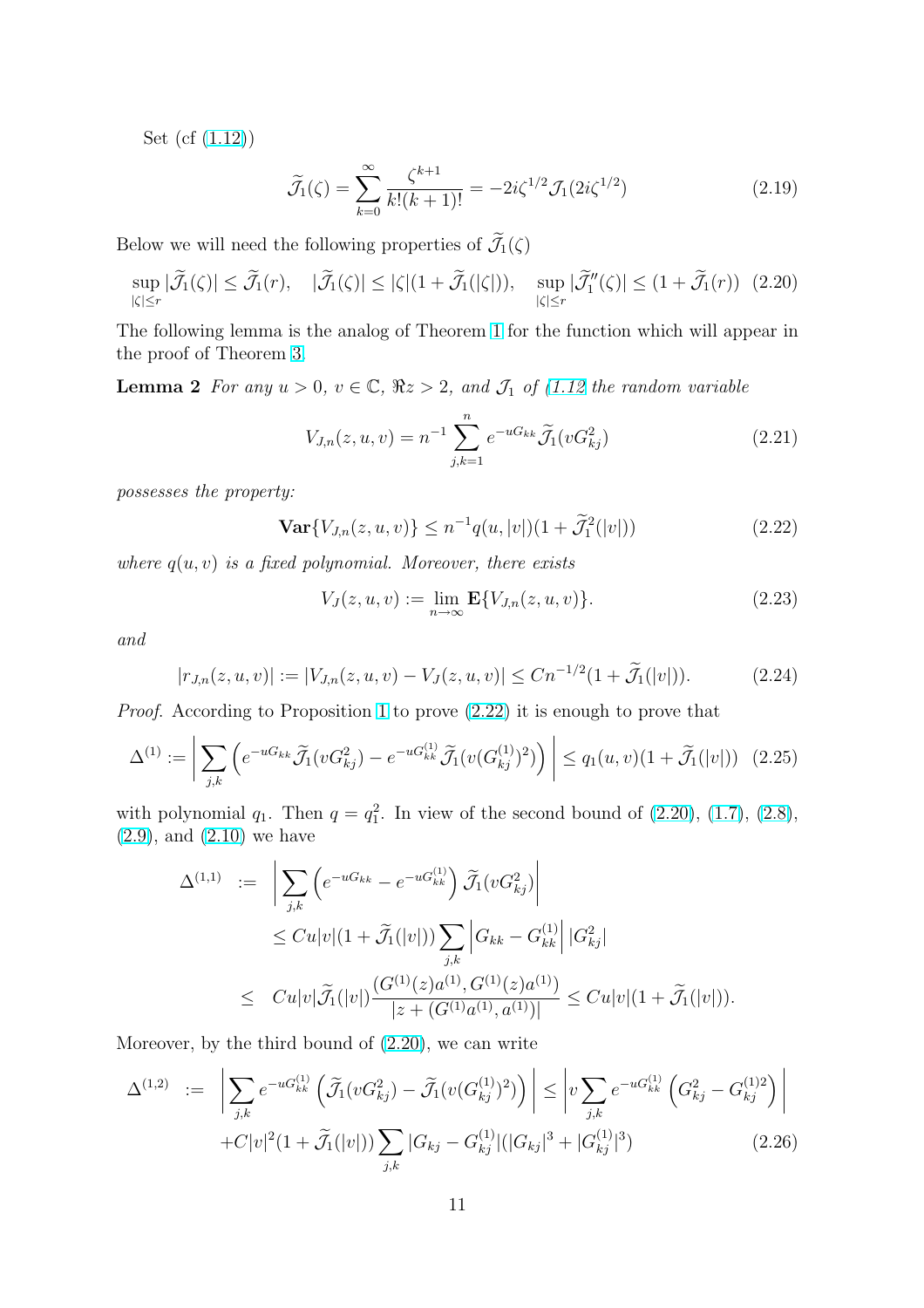<span id="page-11-0"></span>Then denoting  $\Sigma_1$  the first sum in the r.h.s., we have in view of the first line of (2.8),  $(1.7)$ , and  $(2.10)$ ,:

$$
|\Sigma_1| = \left| \sum_{j,k} \frac{(G^{(1)}(z)a^{(1)})_k (G^{(1)}(z)a^{(1)})_j}{|z + (G^{(1)}a^{(1)}, a^{(1)})|} \left( G_{jk}(z) + G_{jk}^{(1)}(z) \right) \right|
$$
  
 
$$
\leq (||G(z)|| + ||G^{(1)}(z)||) \frac{(G^{(1)}(z)a^{(1)}, G^{(1)}(z)a^{(1)})}{|z + (G^{(1)}a^{(1)}, a^{(1)})|} \leq C.
$$

To estimate  $\Sigma_2$  – the second sum in the r.h.s. of (2.26) we use that for any matrix M if we consider the matrix  $M^{(2)} = \{ |M|^2_{i,j} \}_{i,j=1}^n$ , then

$$
||M^{(2)}|| \le \sup_{i} \left( \sum_{j} |M_{ij}|^2 \right)^{1/2} \sup_{j} \left( \sum_{i} |M_{ij}|^2 \right)^{1/2} \le ||M||^2. \tag{2.27}
$$

Hence, the matrix with entries  $|G_{kj}|^2$  has the norm bounded by  $||G||^2 \leq |\Re z|^{-2}$ . Then  $(2.27)$  and  $(2.10)$  imply for  $\Sigma_2$ :

$$
\Sigma_2 \leq |\Re z|^{-1} \sum_{j,k} \frac{|(G^{(1)}(z)a^{(1)})_k| |(G^{(1)}(z)a^{(1)})_j|}{|z + (G^{(1)}a^{(1)}, a^{(1)})|} \left( |G_{jk}(z)|^2 + |G_{jk}^{(1)}(z)|^2 \right)
$$
  

$$
\leq 2|\Re z|^{-3} \frac{(G^{(1)}(z)a^{(1)}, G^{(1)}(z)a^{(1)})}{|z + (G^{(1)}a^{(1)}, a^{(1)})|} \leq C.
$$

Thus, we have proved (2.25) and so (2.22).

To prove  $(2.23) - (2.24)$  it suffices to prove that for any  $m \geq 2$  there exists

$$
V_m(u, z) = \lim_{n \to \infty} \mathbf{E} \left\{ n^{-1} \sum_{j,k} e^{-uG_{kk}} G_{k,j}^m \right\} = \lim_{n \to \infty} \mathbf{E} \left\{ \sum_j e^{-uG_{11}} G_{1,j}^m \right\},
$$

and

$$
\left| \mathbf{E} \left\{ \sum_{j} e^{-uG_{11}} G_{1,j}^{m} \right\} - V_m(u, z) \right| \leq C m (1+u)/n^{1/2}
$$
 (2.28)

To average with respect to  $a^{(1)}$  we use the second and the third line of (2.8) and the formulas:  $r^{\infty}$ 

$$
R^{-m} = \int_0^\infty dv \frac{v^{m-1}}{(m-1)!} e^{-Rv},\tag{2.29}
$$

$$
e^{-uR} = 1 - u^{1/2} \int_0^\infty dv \frac{\mathcal{J}_1(2\sqrt{uv})}{\sqrt{v}} \exp\{-R^{-1}v\},\tag{2.30}
$$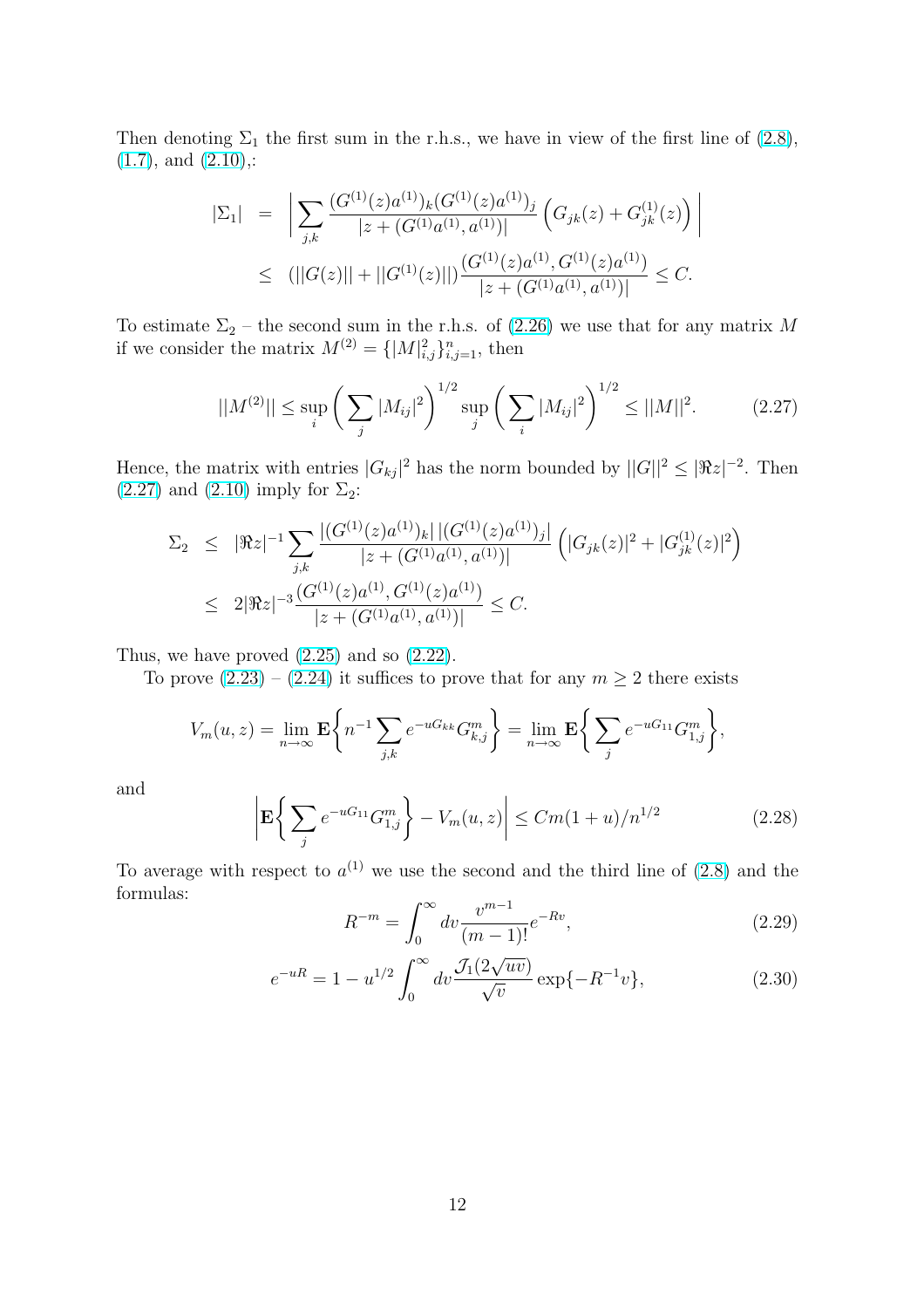<span id="page-12-0"></span>which are valid for any  $\Re R > 0$  and  $u \in \mathbb{C}$ . Then we get

$$
T_m(u) := \mathbf{E} \Bigg\{ \sum_j e^{-uG_{11}} G_{1,j}^m \Bigg\} = \mathbf{E} \mathbf{E}_1 \Bigg\{ \int_0^\infty dv_1 \frac{v_1^{m-1}}{(m-1)!} e^{-v_1(z + (G^{(1)}a^{(1)}, a^{(1)}))} \Bigg\} - u^{1/2} \mathbf{E} \mathbf{E}_1 \Bigg\{ \int_0^\infty \int_0^\infty dv_1 dv_2 \frac{v_1^{m-1} \mathcal{J}_1(2\sqrt{uv_2})}{\sqrt{v_2(m-1)!}} e^{-(v_1+v_2)(z + (G^{(1)}a^{(1)}, a^{(1)}))} \Bigg\} + \mathbf{E} \mathbf{E}_1 \Bigg\{ \sum_{j>1} (G^{(1)}a^{(1)})_j^m \int_0^\infty dv_1 \frac{v_1^{m-1}}{(m-1)!} e^{-v_1(z + (G^{(1)}a^{(1)}, a^{(1)}))} \Bigg\} - u^{1/2} \mathbf{E} \mathbf{E}_1 \Bigg\{ \sum_{j>1} (G^{(1)}a^{(1)})_j^m \cdot \int_0^\infty \int_0^\infty \frac{v_1^{m-1} \mathcal{J}_1(2\sqrt{uv_2})}{\sqrt{v_2(m-1)!}} \times e^{-(v_1+v_2)(z + (G^{(1)}a^{(1)}, a^{(1)}))} \Bigg\} dv_1 dv_2 = I_{1,m} - u^{1/2} I_{2,m}(u) + I_{3,m}(u) - u^{1/2} I_{4,m}(u).
$$
\n
$$
(2.31)
$$

Using (2.13) and averaging with respect to  ${a_{1,i}}$ , we have

$$
I_{1,m} = \int_0^{\infty} dv_1 \frac{v_1^{m-1}}{(m-1)!} e^{-v_1 z} \mathbf{E} \mathbf{E}_1 \Big\{ \exp\{-v_1 \sum_l G_{ll}^{(1)} a_{1,l}\} \Big\} + O(n^{-1})
$$
  
\n
$$
= \int_0^{\infty} dv_1 \frac{v_1^{m-1}}{(m-1)!} e^{-v_1 z} \mathbf{E} \prod_l \left(1 - \frac{p}{n} + \frac{p}{n} e^{-v_1 G_{ll}^{(1)}}\right) + O(n^{-1})
$$
(2.32)  
\n
$$
= \int_0^{\infty} dv_1 \frac{v_1^{m-1}}{(m-1)!} e^{-v_1 z} \mathbf{E} \{ \exp\{-p + pf_n^{(1)}(z, v_1) \} \} (1 + O(n^{-1})) + O(n^{-1})
$$
  
\n
$$
= \int_0^{\infty} dv_1 \frac{v_1^{m-1}}{(m-1)!} e^{-v_1 z} e^{-p + pf(z, v_1)} + r_{1,m},
$$

where

$$
|r_{1,m}| \leq Cmn^{-1/2},
$$

and we used first  $(2.9)$ – $(2.10)$  to replace  $f_n^{(1)}(z, v_1)$  by  $f_n(z, v_1)$ , and then  $(1.9)$  to replace  $f_n(z, v_1)$  by  $f(z, v_1)$ . Similarly

$$
I_{2,m} = \int_0^{\infty} \int_0^{\infty} dv_1 dv_2 \frac{v_1^{m-1} \mathcal{J}_1(2\sqrt{uv_2})}{\sqrt{v_2}(m-1)!} e^{-z(v_1+v_2)} e^{-p+pf(z,v_1+v_2)} + r_{2,m}(u) (2.33)
$$
  

$$
|r_{2,m}(u)| \le Cn^{-1/2}.
$$

Moreover, using  $(2.14)$  and  $(2.13)$ , we obtain

$$
I_{3,m} = \int_0^{\infty} dv_1 \frac{v_1^{m-1}}{(m-1)!} e^{-v_1 z} \mathbf{E} \mathbf{E}_1 \Big\{ \sum_{j,k} (G_{jk}^{(1)})^m a_{1k} \exp\{-v_1 \sum_l G_{ll}^{(1)} a_{1,l} \} \Big\} + r'_{3,m}
$$
  
\n
$$
= \int_0^{\infty} dv_1 \frac{v_1^{m-1}}{(m-1)!} e^{-v_1 z} \mathbf{E} \Big\{ \frac{p}{n} \sum_{j,k} e^{-v_1 G_{kk}^{(1)}} (G_{jk}^{(1)})^m \exp\{-p + pf_n^{(1)}(z, v_1) \} \Big\} + r''_{3,m}
$$
  
\n
$$
= p \int_0^{\infty} dv_1 \frac{v_1^{m-1}}{(m-1)!} e^{-v_1 z} e^{-p + pf(z, v_1)} T_m(v_1) + r_{3,m}, \qquad (2.34)
$$
  
\n
$$
|r_{3,m}(u)| \leq C m n^{-1/2}.
$$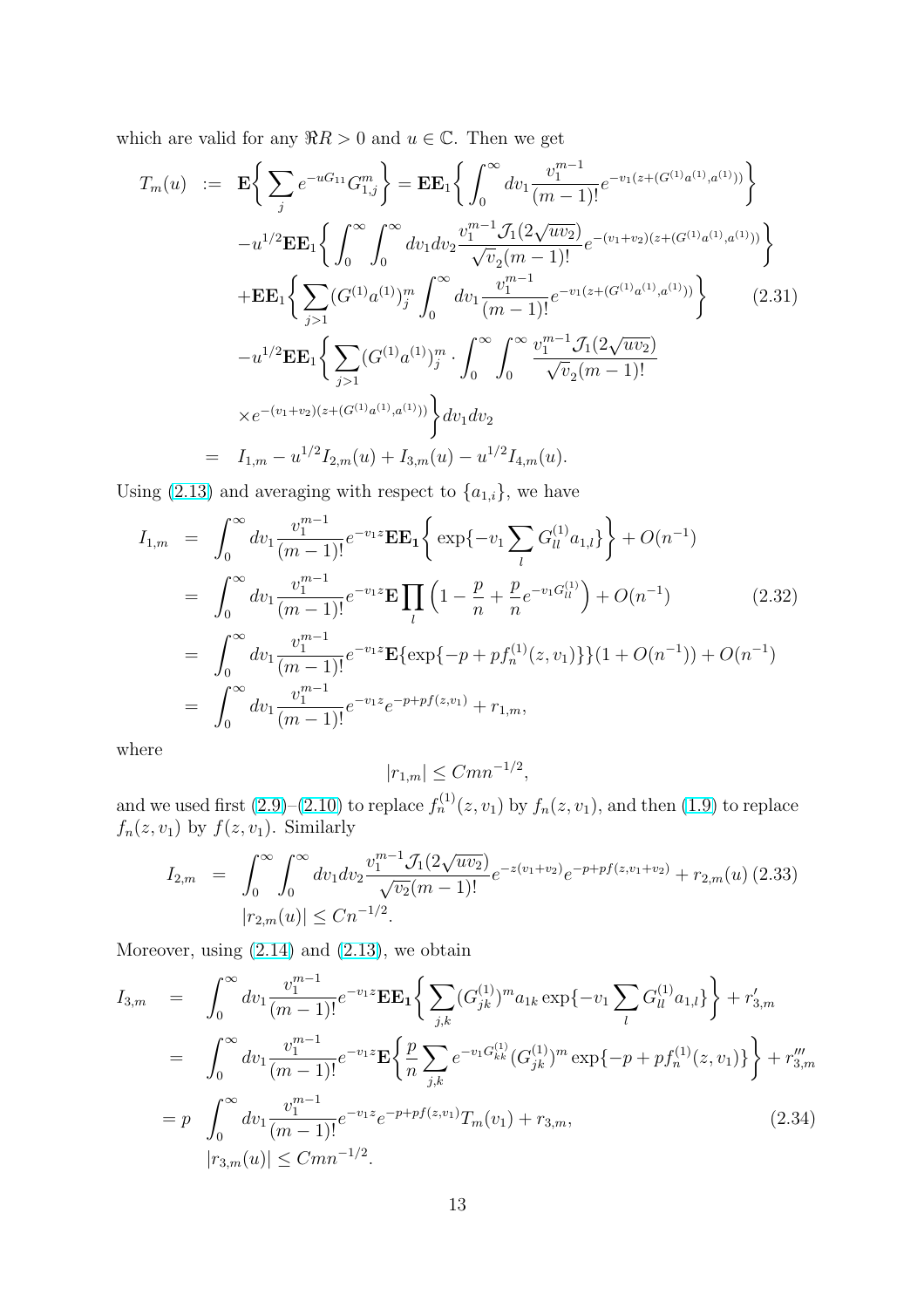<span id="page-13-0"></span>Here we used also the relation

$$
\mathbf{E}\left\{\frac{1}{n}\sum_{j,k}e^{-v_1G_{kk}^{(1)}}(G_{jk}^{(1)})^m\right\} = T_m(v_1) + O\left(\frac{m}{n}\right).
$$

which can be proved similarly to  $(2.25)$ . Repeating the argument used for  $I_{3,m}$ , we obtain

$$
I_{4,m} = \int_0^{\infty} \int_0^{\infty} dv_1 dv_2 \frac{v_1^{m-1} \mathcal{J}_1(2\sqrt{uv_2})}{\sqrt{v_2}(m-1)!} e^{-z(v_1+v_2)} e^{-p+pf(z,v_1+v_2)} T_m(v_1+v_2) + r_{3,m},
$$
  
\n
$$
|r_{4,m}(u)|^2 \leq C m n^{-1/2}.
$$
\n(2.35)

Collecting the above relations, we get in view of (2.31) the equation

$$
T_m(u) = \varphi_m(u) + \widehat{K}_m(T_m)(u) + r_m(u),
$$
  
\n
$$
|r_m(u)| \leq Cm(1+\sqrt{u})n^{-1/2},
$$

where the function  $\varphi_m(u)$  is defined by the r.h.s. of (2.32) and (2.33) and the integral operator  $\widehat{K}_m$  is defined by the r.h.s. of (2.34) and (2.35). It is easy to see that for  $\Re z > 2$  the operator norm in the Banach space of the functions with the norm (1.10) satisfies the inequality

$$
||\widehat{K}_m|| \le q < 1.
$$

Hence, we get  $(2.28)$ . Then summing with respect to m and taking into accou[nt the](#page-2-0) bounds for the remainder terms, we obtain  $(2.23)$ .  $\Box$ 

The next lemma is a technical one. We will use it in the proof of Theorem 2 below.

#### Lemma 3 Set

$$
D^{(1)}(z, u) := n(f_n(z, u) - f_n^{(1)}(z, u)) = e^{-uG_{11}} + \sum_{i=2}^n \left( e^{-uG_{ii}} - e^{-uG_{ii}^{(1)}} \right).
$$
 (2.36)

Then for  $\Re z > 2$  we have

$$
\mathbf{Var}\left\{\mathbf{E}_{1}\left\{e^{-uG_{11}(z)}\right\}\right\} \leq n^{-1}, \quad \mathbf{Var}\left\{\mathbf{E}_{1}\left\{D^{(1)}(z,u)\right\}\right\} \leq e^{u}q_{1}(u)n^{-1},
$$
\n
$$
\mathbf{Var}\left\{\mathbf{E}_{1}\left\{e^{-u_{1}G_{11}(z_{1})}D^{(1)}(z_{2},u_{2})\right\}\right\} \leq e^{u_{2}}q_{2}(u_{1},u_{2})n^{-1}.
$$
\n(2.37)

with polynomial  $q_1, q_2$ . Moreover, if we denote

$$
V_n(z_1, u_1; z_2, u_2) = \mathbf{Cov}_1\left\{e^{-u_1 G_{11}(z_1)}, D^{(1)}(z_2, u_2)\right\},\tag{2.38}
$$

where  $\mathbf{Cov}_1\{F_1, F_2\} := \mathbf{E}_1\{F_1F_2\} - \mathbf{E}_1\{F_1\}\mathbf{E}_1\{F_2\}$ , then there exists

$$
V(z_1, u_1; z_2, u_2) = \lim_{n \to \infty} V_n(z_1, u_1; z_2, u_2)
$$
\n(2.39)

and for any fixed  $z_1, u_1; z_2, u_2$ 

$$
|V(z_1, u_1; z_2, u_2) - V_n(z_1, u_1; z_2, u_2)| \le q_3(u_1, u_2) e^{u_2} n^{-1/2}, \tag{2.40}
$$

with polynomial  $q_3$ .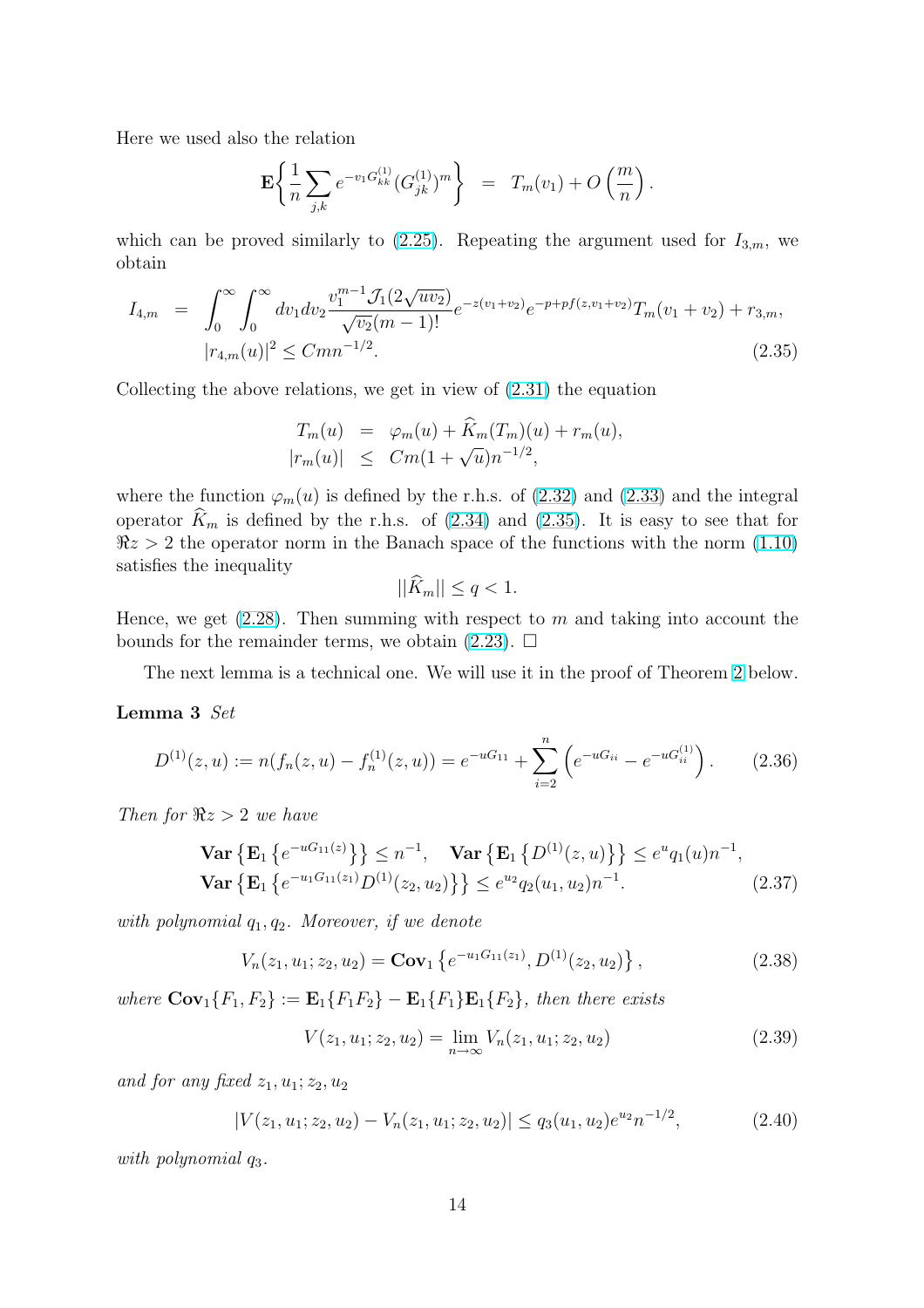*Proof of Lemma 3.* The first bound of  $(2.37)$  can be proved similarly to  $(2.31)$  – (2.34). Indeed, according to (2.30) we have

$$
T_0(u) \ := \ \mathbf{E}_1\bigg\{e^{-uG_{11}}\bigg\} = 1 - u^{1/2}\mathbf{E}_1\bigg\{\int_0^\infty dv\frac{\mathcal{J}_1(2\sqrt{uv})}{\sqrt{v}}e^{-v(z + (G^{(1)}a^{(1)},a^{(1)}))}\bigg\}.
$$

Then, averaging with respect to  ${a_{1,i}}$  similarly to (2.32), we get

$$
T_0(u) = 1 - \sqrt{u} \int_0^{\infty} dv \frac{\mathcal{J}_1(2\sqrt{uv})}{\sqrt{v}} e^{-vz} e^{-p + pf(z,v)} + r_0, \quad \mathbf{E}\{|r_0|^2\} \le C/n.
$$

To prove the second bound of (2.37) we use (2.14), which gives us that  $\mathbf{E}_{1} \{D^{(1)} - e^{-uG_{11}^{(1)}}\}$ coincides with the r.h.s. of (2.14). Then (2.30) for  $\tilde{u} = i(G_{jk}^{(1)})^2 u$  applied to the r.h.s. of  $(2.14)$  yields:

$$
\mathbf{E}_{1}\lbrace D^{(1)} - e^{-uG_{11}^{(1)}} \rbrace = \frac{ip\sqrt{u}}{n} \int_{0}^{\infty} dv \sum_{j,l} e^{-uG_{jj}^{(1)}} G_{jl}^{(1)} \frac{\mathcal{J}_{1}\left(2i\sqrt{uv}G_{jl}^{(1)}\right)}{\sqrt{v}} e^{-zv-p+pf_{n}^{(1)}(z,v)} \n+ O(q(u)e^{u}/n^{1/2}) = \frac{p}{2} \int_{0}^{\infty} dv \, v^{-1} V_{J,n}(z, u, uv) e^{-zv-p+pf(z,v)} + O(e^{cu}/n^{1/2})
$$

with  $V_{J,n}$  of (2.21). Now the second inequality of (2.37) follows from Lemma 2, if we use (2.30) to integrate the bound for  $r_{J,n}(z, u, uv)$  of (2.24) with respect to v. The third bound of (2.37) follows from the first and the second one.

Relations  $(2.39) - (2.40)$  can be proved if we r[epeat](#page-13-0) the argument  $(2.31) - (2.35)$ and [then](#page-11-0) apply Lemma  $2.\Box$ 

Now w[e are](#page-13-0) ready to prove Theorem 2.

*Proof of T[heore](#page-13-0)m 2* [Fix](#page-13-0)  $z_1, \ldots, z_m$  such that  $\Re z_i \geq 2, i = 1, \ldots m$ . [We](#page-12-0) fin[d first](#page-13-0)  $M_{2,n}$ . Using the symme[try](#page-10-0) of the problem and Lemma 1 it is easy to see that

$$
M_{2,n} = n\mathbf{E} \left\{ e^{-u_1 G_{11}(z_1) \circ (1) \atop{} 0} f_n(z_2, u_2) \right\} + \mathbf{E} \left\{ e^{-u_1 G_{11}(z_1) \circ (1) \atop{} 0} D'(z_2, u_2) \right\}
$$
  
=  $T_1 + V_n(z_1, u_1; z_2, u_2),$  (2.41)

where  $V_n(z_1, u_1; z_2, u_2)$  is defined in Lemma 3. Relations (2.8), (2.30), and (2.13) yield

$$
T_1 = -nu_1^{1/2} \int_0^\infty dv \frac{\mathcal{J}_1(2\sqrt{u_1 v})}{\sqrt{v}} e^{-z_1 v} \mathbf{E} \left\{ \int_0^{\circ(1)} (z_2, u_2) e^{-v(G^{(1)} a^{(1)}, a^{(1)})} \right\} = -nu_1^{1/2} \int_0^\infty dv \frac{\mathcal{J}_1(2\sqrt{u_1 v})}{\sqrt{v}} e^{-z_1 v} \mathbf{E} \left\{ \int_0^{\circ(1)} (z_2, u_2) \left( \prod_k e^{-vG^{(1)}_{kk} a_{1k}} + r_v \right) \right\}
$$
(2.42)

with  $r_v$  of  $(2.13)$ 

Since  $f_n(x_2, u_2)$  does not depend on  $\{a_{1j}\}_{j=2}^n$  we can average with respect to  $a^{(1)}$  $\circ$   $(1)$ and similarly to (2.16) obtain

$$
|\mathbf{E}_1\{r_v\}| \le C(v+v^2)/n.
$$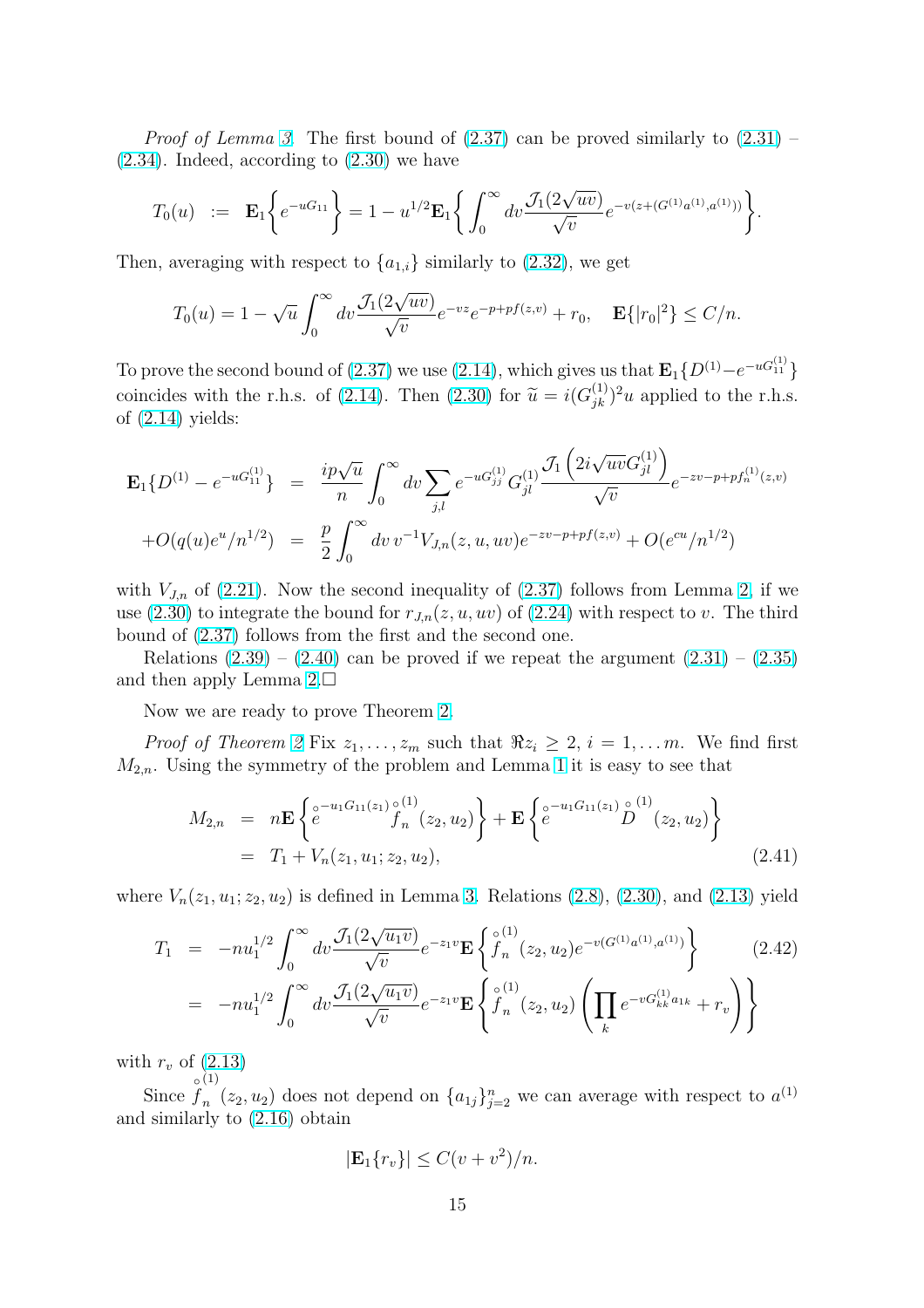<span id="page-15-0"></span>We used that (2.17) and the first bound of (1.7) for  $||G^{(1)}||$ . The bound, the Schwarz inequality, and Lemma 1 yield

$$
\left| \mathbf{E} \left\{ \overset{\circ}{f}_{n}^{(1)}(z_2, u_2) r_v \right\} \right| \leq n^{-1} |\Re z|^{-2} \mathbf{E} \left\{ |\overset{\circ}{f}_{n}^{(1)}(z_2, u_2)| \right\} \leq C(\nu + \nu^2)/n^{3/2}.
$$

Then, integrating with respect to v (recall that  $|\mathcal{J}_1| \leq 1$ ) and averaging  $\prod_k e^{-vG_{kk}^{(1)}a_{1k}}$ over  ${a_{1k}}$ , we get similarly to  $(2.32)$ :

$$
T_1 = -nu_1^{1/2} \int_0^\infty dv \frac{\mathcal{J}_1(2\sqrt{u_1v})}{\sqrt{v}} e^{-z_1v-p} \mathbf{E} \left\{ \int_0^{\circ(1)} (z_2, u_2) \left( \prod_k e^{-vG_{kk}^{(1)}a_{1k}} \right) \right\} + O\left(\frac{u_1^{1/2}}{n^{1/2}}\right)
$$
  
=  $-nu_1^{1/2} \int_0^\infty dv \frac{\mathcal{J}_1(2\sqrt{u_1v})}{\sqrt{v}} e^{-z_1v-p} \mathbf{E} \left\{ \int_0^{\circ(1)} (z_2, u_2) e^{pf_n^{(1)}(z_1, v)} \right\} + O\left(\frac{u_1^{1/2}}{n^{1/2}}\right).$ 

Writing  $f_n^{(1)}(z_1, v) = \mathbf{E}\{f_n^{(1)}(z_1, v)\} + \mathring{f}$ (1)  $_n$   $(z_1, v)$ , we have

$$
T_{1} = -nu_{1}^{1/2} \int_{0}^{\infty} dv \frac{\mathcal{J}_{1}(2\sqrt{u_{1}v})}{\sqrt{v}} e^{-z_{1}v-p} \mathbf{E} \left\{ \overset{\circ}{f}_{n}(z_{2}, u_{2}) e^{p\mathbf{E}\{f_{n}^{(1)}(z_{1}, v)\} + p_{f_{n}}^{\circ(1)}(z_{1}, v)} \right\} + r_{n}^{(2)}
$$
  
\n
$$
= n \int_{0}^{\infty} dv K_{n}(u_{1}, v; z_{1}) \mathbf{E} \left\{ \overset{\circ}{f}_{n}(z_{2}, u_{2}) \left( \overset{\circ}{f}_{n}(z_{1}, v) + O \left( (\overset{\circ}{f}_{n}(z_{1}, v))^{2} \right) \right) \right\} + r_{n}^{(2)}
$$
  
\n
$$
= \int_{0}^{\infty} dv K_{n}(u_{1}, v; z_{1}) M_{2,n}(z_{1}, v; z_{2}, u_{2}) + r_{n}^{(3)}, \qquad (2.43)
$$

where

$$
K_n(u_1, v; z_1) := -pu_1^{1/2} \frac{\mathcal{J}_1(2\sqrt{u_1 v})}{\sqrt{v}} e^{-z_1 v - p} e^{\mathbf{E}\{pf_n^{(1)}(v,z)\}}
$$
  
\n
$$
r_n^{(2)} = O((u_1/n)^{1/2})
$$
  
\n
$$
r_n^{(3)} = r_n^{(2)} + n \int_0^\infty dv K_n(u_1, v; z_1) \mathbf{E}\left\{ \int_0^{c_1(1)} (z_2, u_2) O\left((\int_0^{c_2(1)} (z_1, v))^2\right) \right\}
$$
  
\n
$$
\leq C n^{-1/2} u_1^{1/2}.
$$
\n(2.44)

The last bound follows from (2.12).

Thus, we obtain that

$$
M_{2,n}(z_1, u_1; z_2, u_2) = \int_0^\infty dv K_n(u_1, v; z_1) M_{2,n}^{(1)}(z_1, v; z_2, u_2) + V_n(z_1, u_1; z_2, u_2) + r_n^{(3)}(z_1, u_1; z_2, u_2) + O(n^{-1/2}), \quad (2.45)
$$

where  $V_n(z_1, u_1; z_2, u_2)$  is defined in (2.38). Besides, using (1.5) and the inequality  $|\mathcal{J}_1(x)| \leq 1$ , we obtain that uniformly in  $u, v > 0$ 

$$
\lim_{n \to \infty} K_n(u, v; z) = -pu^{1/2} \frac{\mathcal{J}_1(2\sqrt{uv})}{\sqrt{v}} e^{-zv - p} \exp\{-\mathbf{E}\{pf(z, v)\}\} =: K(u, v; z), \quad \Re z > 2,
$$

and

$$
|K_n(u, v; z) - K(u, v; z)| \leq Cuv^{-1/2} e^{-|\Re z|v} n^{-1/2}.
$$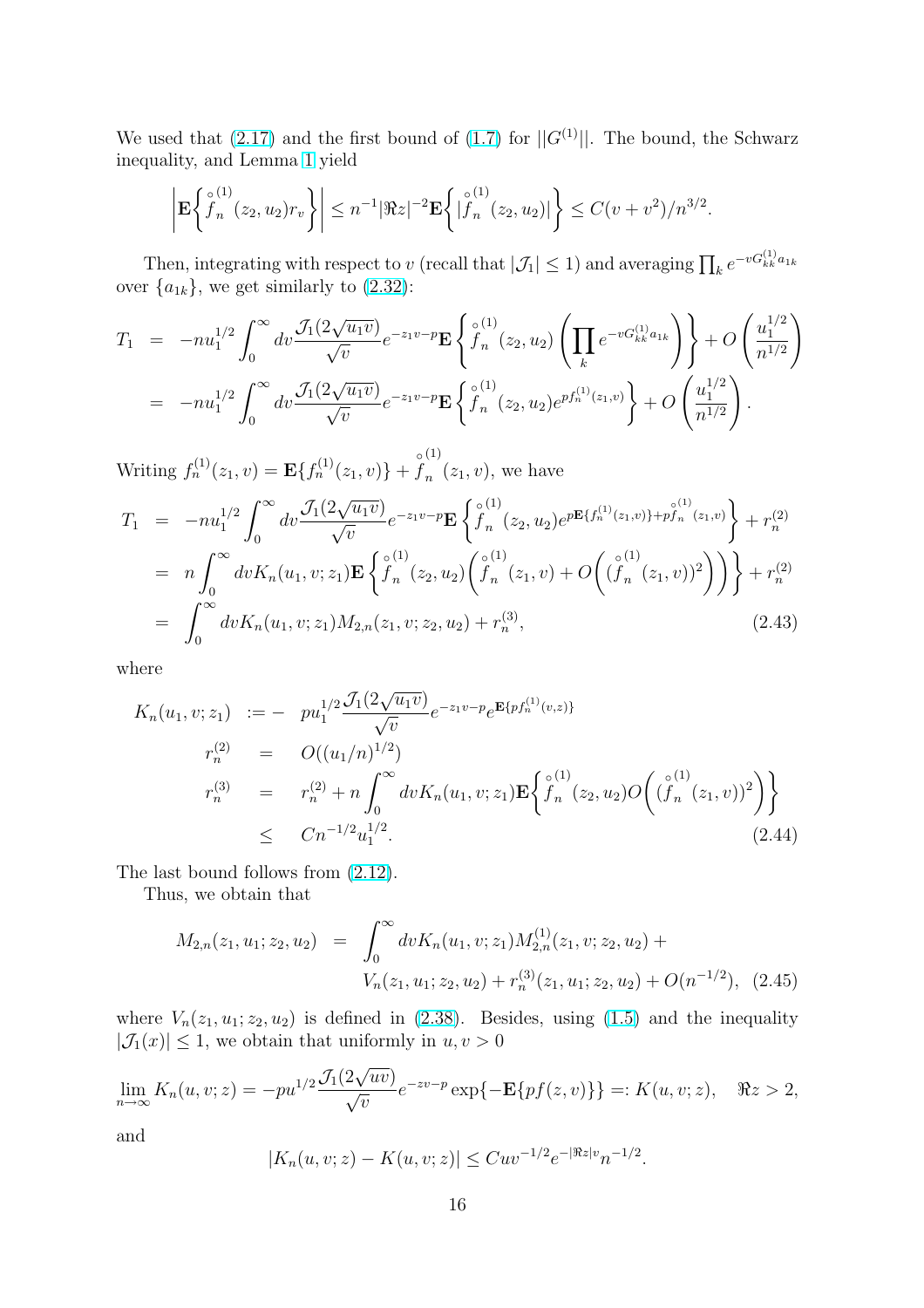<span id="page-16-0"></span>Using the above bounds to replace  $K_n$  by K in (2.45) and (2.40) to replace  $V_n$  by V, we can write (2.45) in the form

$$
M_{2,n}(z_1, u_1; z_2, u_2) = \int_0^\infty dv K(u_1, v; z_1) M_{2,n}^{(1)}(z_1, v; z_2, u_2) + V(z_1, u_1; z_2, u_2) + r_n^{(4)}(z_1, u_1; z_2, u_2) + O(n^{-1/2}), \quad (2.46)
$$
  

$$
|r_n^{(4)}(z_1, u_1; z_2, u_2)| \le q(u_1, u_2)e^{u_2}n^{-1/2}
$$

with polynomial  $q$ . The inequality

$$
|K(u, v; z)| \le pu^{1/2} v^{-1/2} e^{-\Re z v} \tag{2.47}
$$

implies that there exists  $M_0 > 2$  such that for all z with  $\Re z > M_0$  the norm of the integral operator K in the Banach space  $\mathcal H$  (see (1.10)) satisfy the inequality

$$
||K|| \le \frac{1}{2}.\tag{2.48}
$$

and so there exists the inverse operator  $(I - K)^{-1}$ . But the problem is that the bound for  $r_n^{(4)}$  above does not allow us to conclude that  $r_n^{(4)} \in \mathcal{H}$  (recall that we fixe  $u_2$  and consider  $r_n^{(4)}$  as a function of  $u_1$ ). This difficulty can be easily overcome if we consider a new function

$$
\widetilde{M}_{2,n}(z_1,u_1; z_2,u_2) = M_{2,n}(z_1,u_1; z_2,u_2) - r_n^{(4)}(z_1,u_1; z_2,u_2).
$$

Then (2.46) takes the form

$$
\widetilde{M}_{2,n}(z_1, u_1; z_2, u_2) = \int_0^\infty dv K(u_1, v; z_1) \widetilde{M}_{2,n}^{(1)}(z_1, v; z_2, u_2) + V(z_1, u_1; z_2, u_2) + K(r_n^{(4)})(z_1, u_1; z_2, u_2) + O(n^{-1/2}), (2.49)
$$

and (2.47) yields

$$
|K(r_n^{(4)})(z_1, u_1; z_2, u_2)| \le C\sqrt{u}n^{-1/2}.
$$

Thus we can apply the  $(I - K)^{-1}$  to  $(2.49)$  and obtain that for any  $z : \Re z > M_0$  there exists the limit

$$
M_2(z_1, u_1; z_2, u_2) := \int_0^\infty (I - K)^{-1}(u_1, v; z_1) V(z_1, v; z_2, u_2) dv.
$$
 (2.50)

But according to Lemma 1  $M_{2,n}(z_1, u_1; z_2, u_2)$  is an analytic function bounded uniformly in each compact in the right half plane of  $\mathbb C$ . Hence, taking any bounded domain  $U$ which contains some z:  $\Re z > M_0$ , for any fixed  $u_1, u_2$  we can choose a subsequence  $M_{2,n_k}(z_1, u_1; z_2, u_2)$  whic[h c](#page-6-0)onverges uniformly in  $z_1 \in U$  to some analytic in U function. But since for z:  $\Re z > M_0$  for any convergent subsequence there exists a unique limit of  $M_{2,n_k}(z_1, u_1; z_2, u_2)$ , defined by  $(2.50)$ , on the basis of the uniqueness theorem we conclude that for any  $z \in U$  there exists a limit of  $M_{2,n}(z_1, u_1; z_2, u_2)$  and this limit for  $\Re z > M_0$  is defined by (2.50). Hence we have proved (1.17) for  $m = 2$ .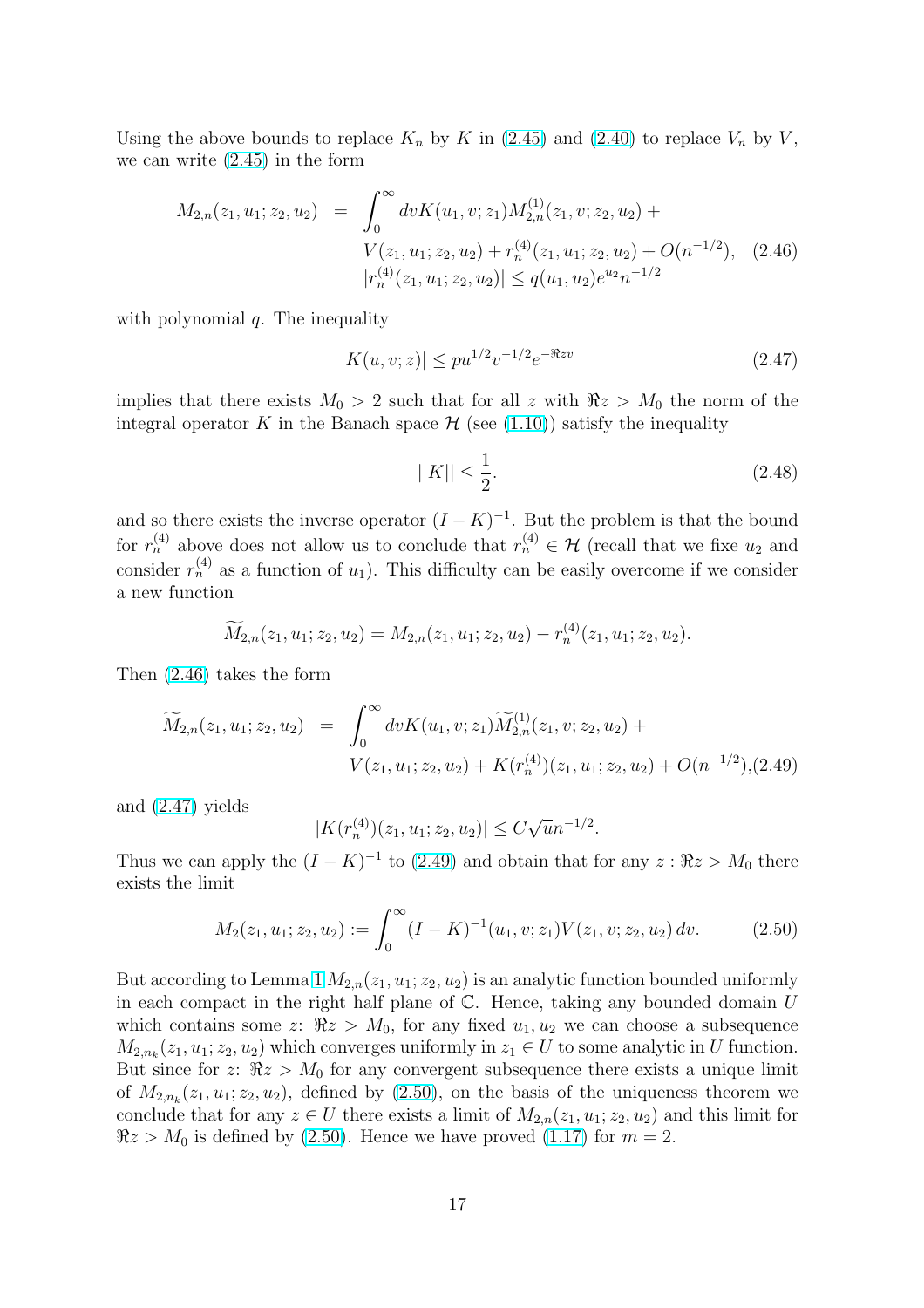For arbitrary m we have instead of  $(2.41)$ 

$$
M_{m,n} := n^{m/2+1/2} \mathbf{E} \left\{ e^{-u_1 G_{11}(z_1)} \prod_{j=2}^m \left( n^{-1} D^{(1)}(z_j, u_j) + \hat{f}_n^{(1)}(z_j, u_j) \right) \right\} + O(n^{-1/2})
$$
  
\n
$$
= n^{m/2+1/2} \mathbf{E} \left\{ e^{-u_1 G_{11}(z_1)} \prod_{j=2}^m \hat{f}_n^{(1)}(z_j, u_j) \right\}
$$
  
\n
$$
+ \sum_{j=2}^m n^{(m-1)/2} \mathbf{E} \left\{ e^{-u_1 G_{11}(z_1)} D^{(1)}(z_j, u_j) \prod_{i \neq j} \hat{f}_n^{(1)}(z_i, u_i) \right\}
$$
  
\n
$$
+ O(n^{-1/2}) =: T_1 + \sum_{j=2}^m T_{2j} + O(n^{-1/2})
$$
\n(2.51)

Then, similarly to  $(2.43)$ , we write  $T_1$  from the r.h.s. of  $(2.51)$  as

$$
T_1 = \int_0^\infty dv K_n(u_1, v; z_1) M_{m,n}(z_1, v; \dots; z_m, u_m)
$$
  
+
$$
r_n^{(3)}(z_1, u_1; \dots; z_m, u_m) + O(n^{-1/2}q(u_1, \dots, u_m)),
$$
 (2.52)

where  $r_n^{(3)}$  admits the bound (2.44).

Since  $f_n^{(1)}$  does not depend on  $\{a_{1j}\}_{j=2}^n$  we can average with respect to these variables and, using  $(2.37)$  write  $T_{2j}$  in the form

$$
T_{2j} = \mathbf{E} \Biggl\{ \bigl( \mathbf{E}_1 \{ e^{-u_1 G_{11}(z_1)} D^{(1)}(z_j, u_j) \} - \mathbf{E}_1 \{ e^{-u_1 G_{11}(z_1)} \} \mathbf{E}_1 \{ D^{(1)}(z_j, u_j) \} \bigr) \n\cdot \prod_{i=2, i \neq j}^{m} \int_{n}^{\circ(1)} (z_j, u_j) \Biggr\} = \mathbf{E} \{ V_n(z_1, u_1; z_j, u_j) \} \mathbf{E} \Biggl\{ \prod_{i=2, i \neq j}^{m} \int_{n}^{\circ(1)} (z_j, u_j) \Biggr\} \n+ \mathbf{E} \Biggl\{ \tilde{V}_n(z_1, u_1; z_j, u_j) \prod_{i=2, i \neq j}^{m} \int_{n}^{\circ(1)} (z_j, u_j) \Biggr\}
$$
\n(2.53)

Using the Schwartz inequality and Lemmas 1,2, it is easy to obtain that the last term in the r.h.s. of  $(2.53)$  is  $O(n^{-1/2})$ . Hence,  $(2.51)$ ,  $(2.54)$  and  $(2.53)$  yield

$$
M_{m,n}(z_1, u_1; \dots; z_m, u_m) = \int_0^\infty dv K_n(u_1, v; z_1) M_{m,n}(z_1, v; \dots; z_m, u_m)
$$
  
+ 
$$
\sum_{j=1}^m \mathbf{E} \{ V_n(z_1, u_1; z_j, u_j) \} M_{m-2,n}(z_2, v_2; \dots; z_{j-1}, u_{j-1}; z_{j+1}, u_{j+1}, \dots; z_m, u_m)
$$
  
+ 
$$
O(n^{-1/2} q_1(u_1, \dots, u_m) (e^{u_2} + \dots + e^{u_j})),
$$
 (2.54)

Then, using once more the argument, which we applied to (2.50), we can prove (1.17) first for  $\Re z > 2$  and then extend it to the whole right half plane of  $\mathbb{C}. \square$ 

*Proof of Theorem 4* We prove Theorem 4 in two steps: first for polynomial  $\varphi$  and thenextend the statement to any real valued functions  $\varphi$ , s[atisfy](#page-16-0)ing conditions [of the](#page-4-0) theorem. For polynomial  $\varphi$  we replace in Theorem 3 the product of traces of resolvent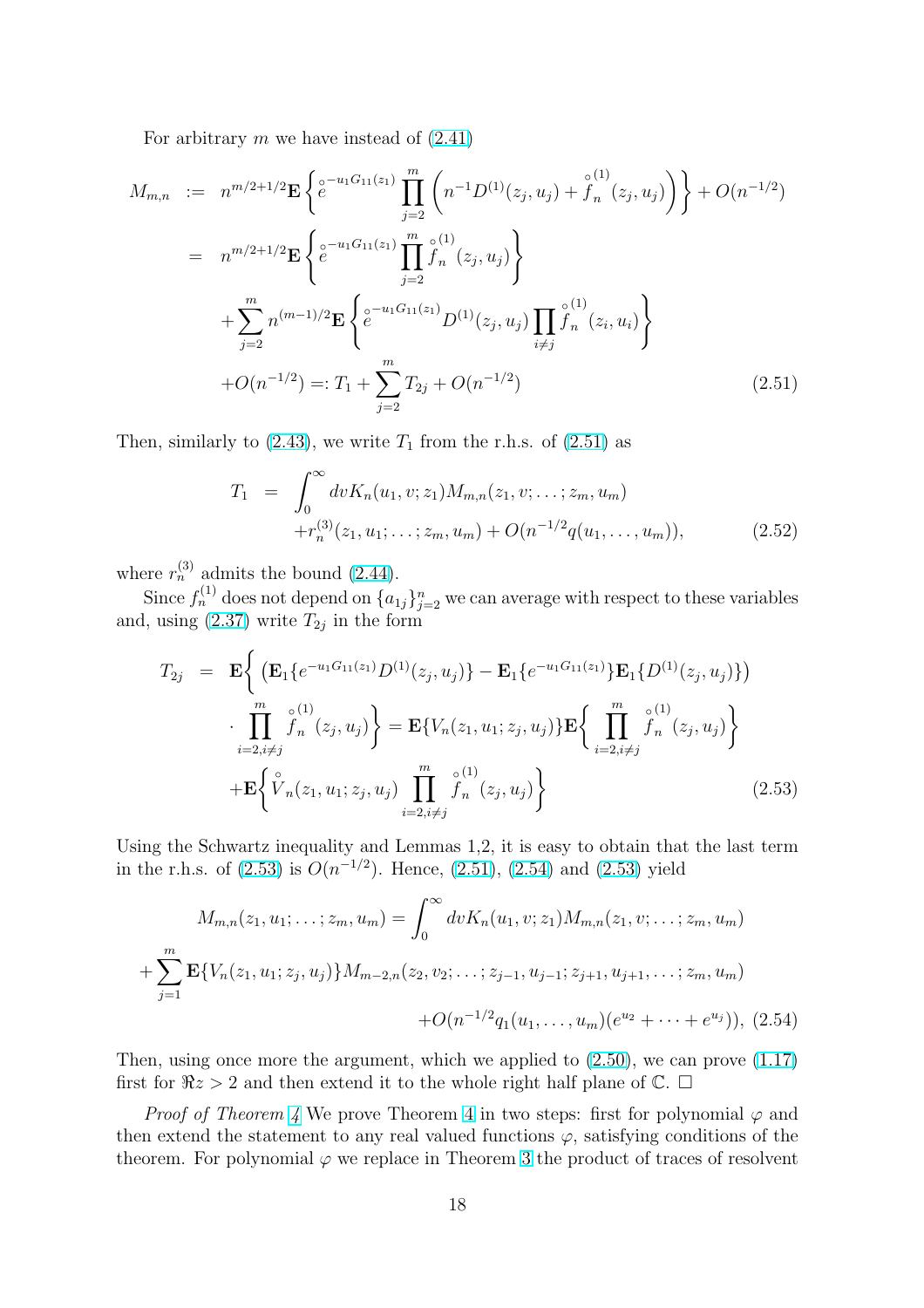<span id="page-18-0"></span>of A with different  $z_i$  (see (1.19)) by the product of traces of  $\varphi_1(A), \ldots, \varphi_p(A)$  with  $\varphi_1, \ldots, \varphi_m$  being some fixed polynomials. More precisely, we consider (cf (1.19))

$$
M_{p,n}(\varphi_1,\ldots,\varphi_m):=n^{-m/2}\mathbf{E}\bigg\{\text{Tr}\stackrel{\circ}{\varphi_1}(A)\ldots\text{Tr}\stackrel{\circ}{\varphi_m}(A)\bigg\}=\mathbf{E}\bigg\{\prod_{j=1}^m n^{-1/2}\stackrel{\circ}{\mathcal{N}}_n[\varphi_j]\bigg\}
$$

and prove that for any m and any fixed polynomial  $\varphi_1, \ldots, \varphi_m$  there exists the limit

$$
\lim_{n \to \infty} M_{m,n}(\varphi_1, \dots, \varphi_m) = M_m(\varphi_1, \dots, \varphi_m)
$$
\n(2.55)

and

$$
M_m(\varphi_1,\ldots,\varphi_m)=\sum_{j=2}^m M_2(\varphi_1,\varphi_j)M_{m-2}(\varphi_2,\ldots,\varphi_{j-1},\varphi_{j+1},\ldots,\varphi_m). \hspace{1cm} (2.56)
$$

Then taking  $\varphi_1 = \cdots = \varphi_m = P$  we obtain that there exist the limits of all moments of  $n^{-1/2} \overset{\circ}{\mathcal{N}}_n[P]$  and these moments are expressed in terms of the second moment by the same way as for the Gaussian random variable.

Recall that Theorem 3 imply that the (2.55) and (2.56) are valid for  $\varphi_{z_j}(\lambda) =$  $(i\lambda - z_j)^{-1}$ . We will replace  $\varphi_{z_j}$  by the polynomial  $\varphi_j$  in  $(2.55) - (2.56)$  step by step, starting from the last one  $\varphi_{z_m}(\lambda)$ . To this end we prove by induction with respect to the polynomial degree k t[ha](#page-4-0)t if we replace  $\varphi_{z_m}(\lambda)$  by a polynomial  $P_k(\lambda)$  of degree not exceeding k, then  $(2.55) - (2.56)$  are valid.

For  $k = 0, 1$   $\overset{\circ}{\mathcal{N}}_n[P_k] = 0$  (recall that  $A_{jj} = 0$ ), so  $(2.55) - (2.56)$  are trivial. Let us assume that that we know  $(2.55) - (2.56)$  for  $\varphi_m(\lambda) = P_l(\lambda)$  with  $l \leq k-1$  and prove that they are valid for  $l = k$ . Consider

$$
\varphi_m(\lambda) = \varphi(\lambda, z_m, k) = -z_m \lambda^k (i\lambda - z_m)^{-1}
$$
\n
$$
= -(-i)^k z_m \left( z_m^k (i\lambda - z_m)^{-1} + \sum_{l=1}^k C_k^l (i\lambda - z_m)^{l-1} z_m^{k-l} \right).
$$
\n(2.57)

By the above representation and the induction assumption (2.55) and (2.56) are valid for  $\varphi_m(\lambda) = \varphi(\lambda, z_m, k)$  with any  $z_m$ . Moreover, if we use the inequalities

$$
\mathbf{E}\left\{\left|n^{-1/2}\overset{\circ}{\mathcal{N}}_{n}[P_{k}^{*}]\right|^{m}\right\} \leq C(m,k), \quad P_{k}^{*}(\lambda) = \lambda^{k}, \quad k, m \in \mathbb{N},
$$
\n
$$
\mathbf{E}\left\{\left|n^{-1/2}\overset{\circ}{\mathcal{N}}_{n}[\varphi_{k}^{*}]\right|^{m}\right\} \leq C(m,k)/|\Re z|, \quad \varphi_{k}^{*}(\lambda) = \lambda^{k}(i\lambda - z)^{-1},
$$
\n(2.58)

combined with the Hölder inequality

$$
|M_{m,n}(\varphi_1,\ldots,\varphi_m)| \leq \prod_{j=1}^m \mathbf{E}^{1/m} \left\{ |n^{-1/2} \mathcal{N}_n[\varphi_j]|^m \right\},\,
$$

then, since  $P_k^*(\lambda) - \varphi(\lambda; z_m, k) = -i\varphi_{k+1}^*(\lambda)$ , we obtain

$$
|M_{m,n}(\varphi_1, \dots, P_k^*) - M_{m,n}(\varphi_1, \dots, \varphi(.; z_m, k))|
$$
  
=  $|M_{m,n}(\varphi_1, \dots, \varphi_{k+1}^*)| \le \frac{C}{|\Re z_m|^{1/m}},$  (2.59)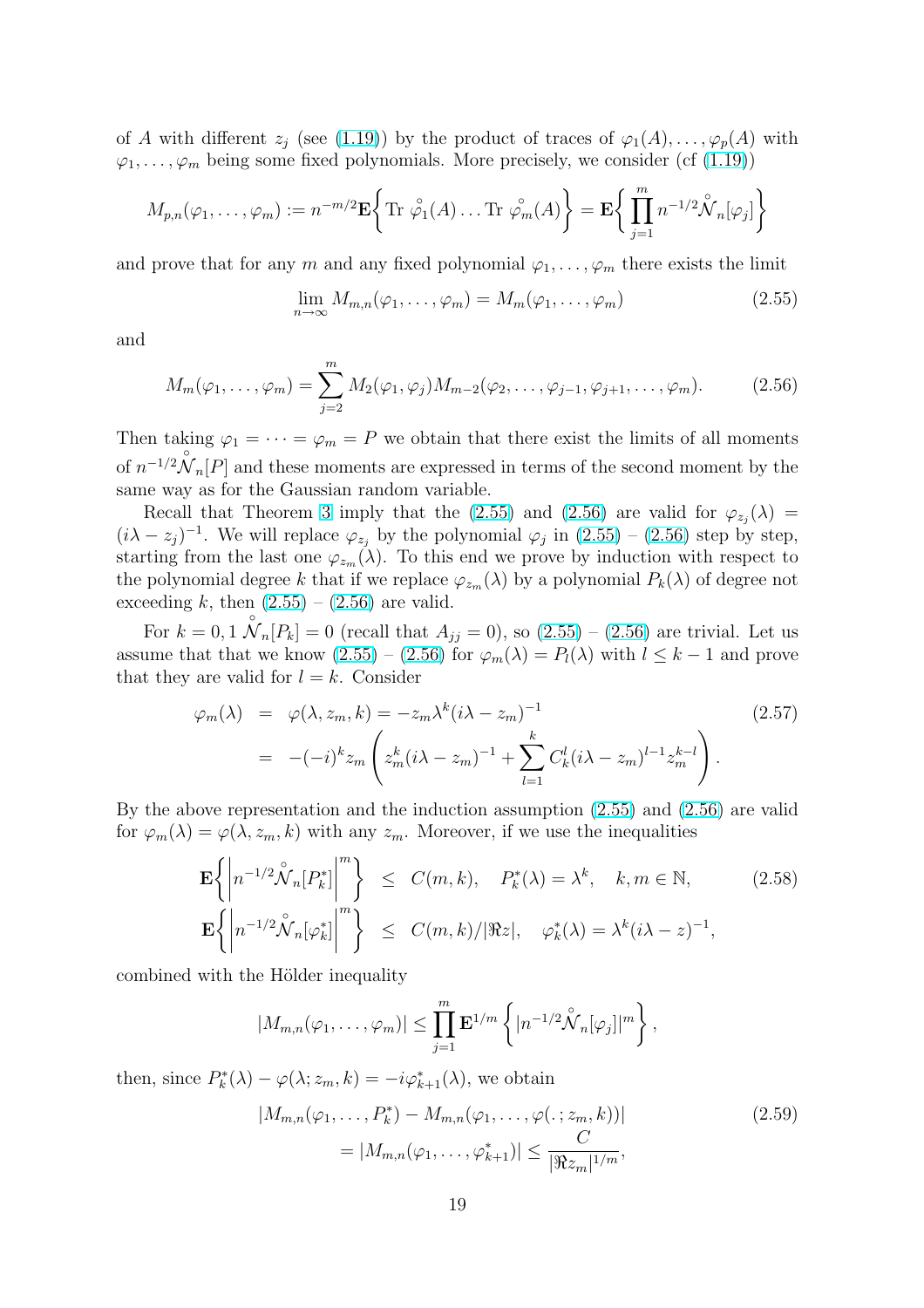<span id="page-19-0"></span>where C does not depend on n and  $z_m$ . We will prove (2.58) later. Now let us use a simple proposition

**Proposition 3** Let the sequence of the functions  $\{u_n(\zeta)\}_{n=1}^{\infty}$  converges point-wise to the function  $u(z)$ , as  $n \to \infty$ , in the domain  $\Re \zeta > C$ , an[d for](#page-18-0) any fixed  $n u_n(\zeta) \to u_n^*$ , as  $\Re \zeta \to \infty$ , so that

$$
|u_n(\zeta) - u_n^*| \le C_0 / |\Re \zeta|^\alpha, \quad \alpha > 0.
$$
 (2.60)

Then there exist the limits

$$
\lim_{n \to \infty} u_n^* = \lim_{\Re \zeta \to \infty} u(\zeta) \tag{2.61}
$$

*Proof.* Take any  $\varepsilon > 0$  and  $\zeta_{\varepsilon}$  such that  $C_0/|\Re \zeta_{\varepsilon}|^{\alpha} \leq \varepsilon/4$ . Moreover, choose N such that  $|u_n(\zeta_\varepsilon) - u(\zeta_\varepsilon)| \leq \varepsilon/4$  for any  $n \geq N$ . Then for any  $n, n' > N$ 

$$
|u_n^*-u_{n'}^*|\leq |u_n^*-u_n(\zeta_{\varepsilon})|+|u_{n'}^*-u_{n'}(\zeta_{\varepsilon})|+|u_n(\zeta_{\varepsilon})-u(\zeta_{\varepsilon})|+|u_{n'}(\zeta_{\varepsilon})-u(\zeta_{\varepsilon})|\leq \varepsilon.
$$

Hence, there exists  $u^* = \lim_{n \to \infty} u_n^*$ . In addition, for any  $\zeta$  and any  $\varepsilon > 0$  one can choose N such that  $|u_N(\zeta) - u(\zeta)| \leq \varepsilon/2$  and  $|u_N^* - u^*| \leq \varepsilon/2$ . Then

$$
|u(\zeta) - u^*| \le |u(\zeta) - u_N(\zeta)| + |u_N(\zeta) - u^*_N| + |u^*_N - u^*| \le \varepsilon + C_0/|\Re \zeta|^\alpha.
$$

Thus, there exists the second limit in  $(2.61)$  and it coincides with  $u^*$ .

Now if for fixed  $z_1, \ldots, z_{m-1}$  we consider the functions  $u_n(z_m) = M_{m,n}(\varphi_1, \ldots, \varphi(\cdot; z_m, k)),$ then (2.57) gives the point-wise convergence of  $u_n(z_m)$  and (2.59) coincides with (2.60) of Proposition 3 with  $u_n^* = M_{k,n}(\varphi_1, \ldots, P_k^*)$ . Applying the proposition we obtain that  $(2.55) - (2.56)$  are valid if we replace the last function  $\varphi_m$  by any polynomial of degree k.

R[epeat](#page-18-0)ing the above procedure we replace step by step all  $\varphi_1, \ldots, \varphi_{m-1}$  by polynomi[als of](#page-18-0) an[y fixed](#page-18-0) degree. As it was mentioned about this implies that for any polynomial  $P n^{-1/2} \overset{\circ}{\mathcal{N}}_{n}[P]$  converges in distribution to a gaussian random variable with zero mean and the variance from (2.62). Hence, by the standard argument we conclude that uniformly in x varying in any compact of  $\mathbb R$ 

$$
\mathbf{E}\left\{e^{ixn^{-1/2}\overset{\circ}{\mathcal{N}}_{n}[P]}\right\} = e^{-x^{2}/2V(P)}, \quad V(P) = \lim_{n \to \infty} \mathbf{Var}\{n^{-1/2}\mathcal{N}_{n}[P]\}.
$$
 (2.62)

To finish the proof of CLT for polynomials we are left to prove (2.58). It is done in the further proof of Theorem 4.

To extend CLT to a wider class of functions we use

**Proposition 4** Let  $\{\xi_i^{(n)}\}$  $\{u^{(n)}\}_{l=1}^n$  $\{u^{(n)}\}_{l=1}^n$  $\{u^{(n)}\}_{l=1}^n$  be a triangular array of rando[m va](#page-18-0)riables,  $\mathcal{N}_n[\varphi] =$  $\frac{n}{\sqrt{2}}$  $l=1$  $\varphi(\xi_l^{(n)}$  $\binom{n}{l}$  be its linear statistics, corresponding to a test function  $\varphi : \mathbb{R} \to \mathbb{R}$ , and

$$
V_n[\varphi] = \textbf{Var}\{n^{-1/2}\mathcal{N}_n[\varphi]\}
$$

be the variance of  $\mathcal{N}_n[\varphi]$ . Assume that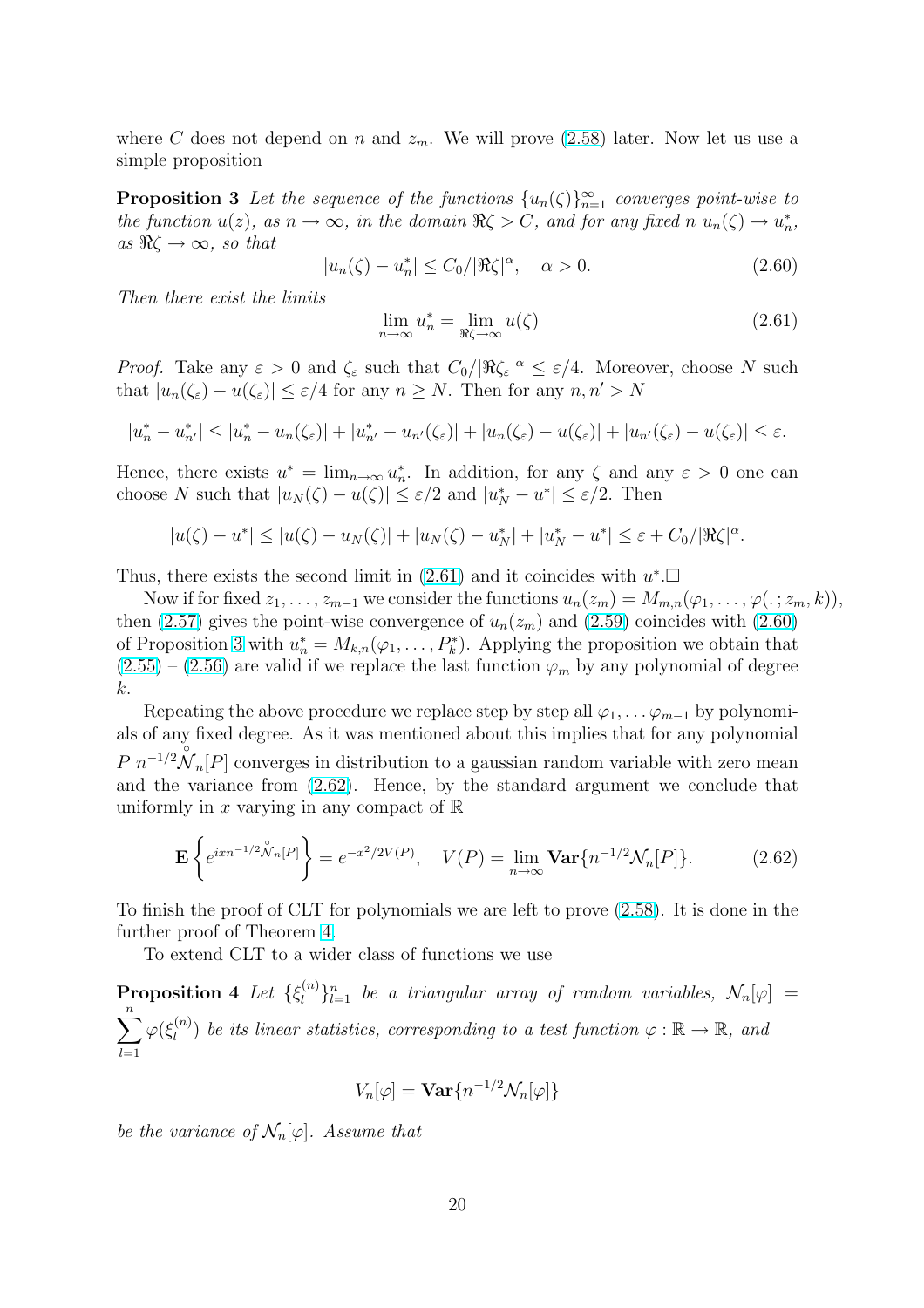<span id="page-20-0"></span>(a) there exists a vector space  $\mathcal L$  endowed with a norm  $||...||$  and such that  $V_n$  is defined on  $\mathcal L$  and admits the bound

$$
V_n[\varphi] \le C ||\varphi||^2, \ \forall \varphi \in \mathcal{L}, \tag{2.63}
$$

where C does not depend on n;

(b) there exists a dense linear manifold  $\mathcal{L}_1 \subset \mathcal{L}$  such that the Central Limit Theorem is valid for  $\mathcal{N}_n[\varphi], \varphi \in \mathcal{L}_1$ , i.e., if

$$
Z_n[x\varphi] = \mathbf{E} \left\{ e^{ixn^{-1/2} \overset{\circ}{\mathcal{N}}_n[\varphi]} \right\}
$$

is the characteristic function of  $n^{-1/2} \overset{\circ}{\mathcal{N}}_n[\varphi]$ , then there exists a continuous quadratic functional  $V : \mathcal{L}_1 \to \mathbb{R}_+$  such that we have uniformly in x, varying on any compact interval

$$
\lim_{n \to \infty} Z_n[x\varphi] = e^{-x^2 V[\varphi]/2}, \ \forall \varphi \in \mathcal{L}_1; \tag{2.64}
$$

Then V admits a continuous extension to  $\mathcal L$  and Central Limit Theorem is valid for all  $\mathcal{N}_n[\varphi], \varphi \in \mathcal{L}.$ 

*Proof.* Let  $\{\varphi_k\}$  be a sequence of elements of  $\mathcal{L}_1$  converging to  $\varphi \in \mathcal{L}$ . We have then in view of the inequality  $|e^{ia} - e^{ib}| \leq |a - b|$ , the linearity of  $\overset{\circ}{\mathcal{N}}_n[\varphi]$  in  $\varphi$ , the Schwarz inequality, and  $(2.63)$ :

$$
\left| Z_n(x\varphi) - Z_n(x\varphi) |_{\varphi = \varphi_k} \right| \leq |x| \mathbf{E} \left\{ \left| n^{-1/2} \overset{\circ}{\mathcal{N}}_n[\varphi] - n^{-1/2} \overset{\circ}{\mathcal{N}}_n[\varphi_k] \right| \right\}
$$
  

$$
\leq |x| \mathbf{Var}^{1/2} \{ n^{-1/2} \mathcal{N}_n[\varphi - \varphi_k] \} \leq C |x| ||\varphi - \varphi_k||.
$$

Now, passing first to the limit  $n \to \infty$  and then  $k \to \infty$ , we obtain the assertion.  $\Box$ 

Let us show now that hypothesis (a) and (b) of Proposition 4 are fulfilled in some vector space. We fix some  $c > 0$  and consider the vector space  $\mathcal L$  of functions  $\varphi$  such that  $\varphi, \varphi', \varphi'' \in L^2(\mathbb{R}, \cosh^{-2}(c\lambda))$  (see (1.22)). Denote

$$
||\varphi||^2 = \int |\varphi''(\lambda)|^2 \cosh^{-2}(c\lambda) d\lambda + \int |\varphi'(\lambda)|^2 \cosh^{-2}(c\lambda) d\lambda + \int |\varphi(\lambda)|^2 \cosh^{-2}(c\lambda) d\lambda
$$

It is evident that the space of all polyn[omials](#page-5-0)  $\mathcal{L}_{\infty}$  is dense subspace in  $\mathcal L$  with respect to the norm ||.||. Moreover, (2.62) proves (b). Hence we are left to check assumption (a) of Proposition 4.

It is easy to see that if  $\varphi \in \mathcal{L}$  then  $f(\lambda) = \varphi(\lambda) \cosh^{-1}(c\lambda) \in L_2(\mathbb{R})$  and also  $f', f'' \in L_2(\mathbb{R})$  and

$$
||f||_{L_2(\mathbb{R})}^2 + ||f''||_{L_2(\mathbb{R})}^2 \leq C||\varphi||^2.
$$

Hence it is enough to check that

$$
\mathbf{Var}\{n^{-1/2}\text{Tr }f(A)e^{\pm cA}\} \le C(||f||^2_{L_2(\mathbb{R})} + ||f''||^2_{L_2(\mathbb{R})}).\tag{2.65}
$$

According to Proposition 1 (see (2.4))

$$
\mathbf{E}\left\{ \left| n^{-1/2} \hat{\text{Tr}} f(A) e^{\pm cA} \right|^{2m} \right\} \le C_{2m} \mathbf{E}\left\{ \left| \text{Tr} \left( f(A) e^{\pm cA} - f(A^{(1)}) e^{\pm cA^{(1)}} \right) \right|^{2m} \right\}, \quad (2.66)
$$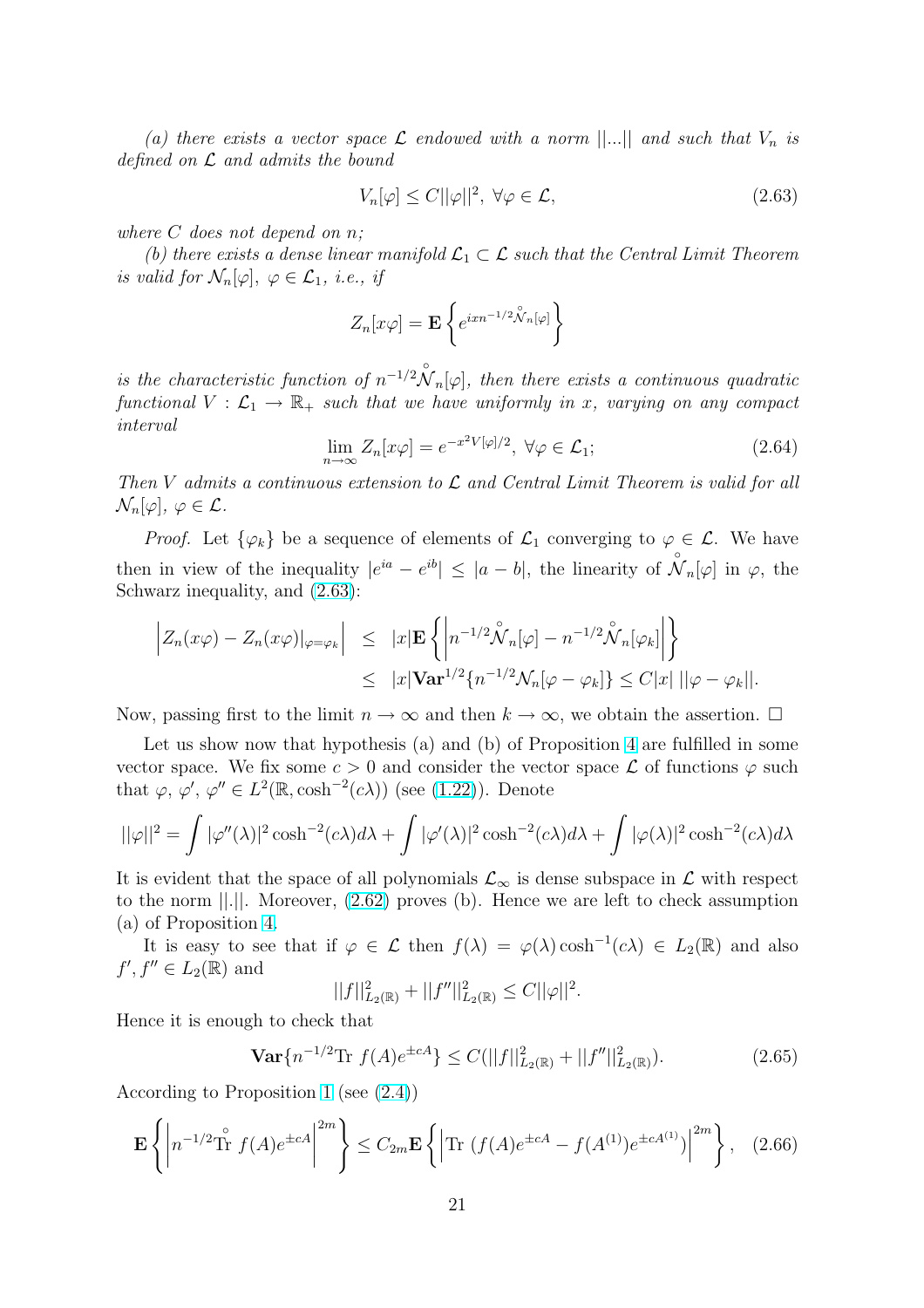where  $A^{(1)}$  is defined in (2.6). Note that to prove (2.65) it suffices to consider  $m = 1$ , but we need other  $m$  to prove  $(2.58)$ . Write

Tr 
$$
(f(A)e^{cA} - f(A^{(1)})e^{cA^{(1)}}) = \int d\xi \hat{f}(\xi) \text{Tr} (e^{(i\xi+c)A} - e^{(i\xi+c)A^{(1)}}),
$$

where  $\hat{f}$  is the Fourier transform of f. Then the Duhamel formula yields

$$
\begin{split} \left| \text{Tr} \left( e^{(i\xi+c)A} - e^{(i\xi+c)A^{(1)}} \right) \right| &= \left| \int_0^1 dt (i\xi+c) \text{Tr} \left( e^{t(i\xi+c)A}(A-A^{(1)}) e^{(i\xi+c)A^{(1)}(1-t)} \right) \right| \\ &= \left| \int_0^1 dt (i\xi+c) \sum_{j=1}^n (e^{t(i\xi+c)A})_{j1} (e^{(i\xi+c)A^{(1)}(1-t)} a^{(1)})_j \right| \\ &\leq \left. (e^{2tcA}e_1, e_1)^{1/2} e^{2cA^{(1)}(1-t)} a^{(1)}, a^{(1)})^{1/2} . \end{split}
$$

Here we used that

Tr 
$$
(e^{t(i\xi+c)A}(A - A^{(1)})e^{(i\xi+c)A^{(1)}(1-t)}) = \sum_{j,k} (e^{t(i\xi+c)A})_{j1} a_{1k} (e^{(i\xi+c)A^{(1)}(1-t)})_{kj}
$$
  
  $+ \sum_{j,k} (e^{t(i\xi+c)A})_{jk} a_{k1} (e^{(i\xi+c)A^{(1)}(1-t)})_{1j}.$ 

The first some gives  $\sum_{j=1}^{n} (e^{t(i\xi+c)A}e_1)_j (e^{(i\xi+c)A^{(1)}(1-t)}a^{(1)})_j$  where  $e_1 = (1,0,\ldots,0)$  and the vector  $a^{(1)}$  is defined in (2.8). The second sum can be estimated similarly, since relations  $A_{i1}^{(1)} = A_{1i}^{(1)} = 0$   $(i = 1, ..., n)$  imply  $(e^{(i\xi+c)A^{(1)}(1-t)})_{1i} = 0$   $(i = 2, ..., n)$ . Then the Schwarz inequality yields

$$
\mathbf{Var}\{n^{-1/2}\text{Tr }f(A)e^{cA}\} \leq C_2 \bigg(\int |\widehat{f}(\xi)| (|\xi| + c) d\xi\bigg)^2 \mathbf{E}^{1/2} \{ (e^{2tcA}e_1, e_1)^2 \} \mathbf{E}^{1/2} \{ (e^{2(1-t)cA^{(1)}}a^{(1)}, a^{(1)})^2 \}.
$$
\n(2.67)

Using the Schwarz inequality once more and then the symmetry of the problem, we obtain

$$
\mathbf{E}\{(e^{2tcA}e_1, e_1)^2\} \le \mathbf{E}\{(e^{4tcA}e_1, e_1)\} = \mathbf{E}\{\text{Tr } e^{4tcA}\}.
$$

Similarly, using the Schwarz inequality and then the independence  $A^{(1)}$  of  $a^{(1)}$ , we can average with respect to  $a^{(1)}$  to obtain

$$
\mathbf{E}\{(e^{2(1-t)cA^{(1)}}a^{(1)},a^{(1)})^2\} \leq \mathbf{E}\{(e^{4(1-t)cA^{(1)}}a^{(1)},a^{(1)})(a^{(1)},a^{(1)})\}
$$
  

$$
\leq C(p+p^2)\mathbf{E}\{n^{-1}\text{Tr }e^{4(1-t)cA^{(1)}}\} + C(p^2+p^3)\mathbf{E}^{1/2}\{n^{-1}\text{Tr }e^{8(1-t)cA^{(1)}}\}.
$$

Since all entries of A and  $A^{(1)}$  and  $A - A^{(1)}$  are positive, we have for any t

$$
\mathbf{E}\{\text{Tr } e^{4(1-t)cA^{(1)}}\} \le \mathbf{E}\{\text{Tr } e^{4(1-t)cA}\} \le \mathbf{E}\{\text{Tr } e^{4cA}\}.
$$

Moreover, according to the result of  $[5]$  we have for any m

$$
\mathbf{E}\{n^{-1}\text{Tr }A^{2m}\}\leq C_0^m m! \quad \Rightarrow \quad \mathbf{E}\{n^{-1}\text{Tr }e^{cA}\}\leq 2e^{C_0c^2/2}.
$$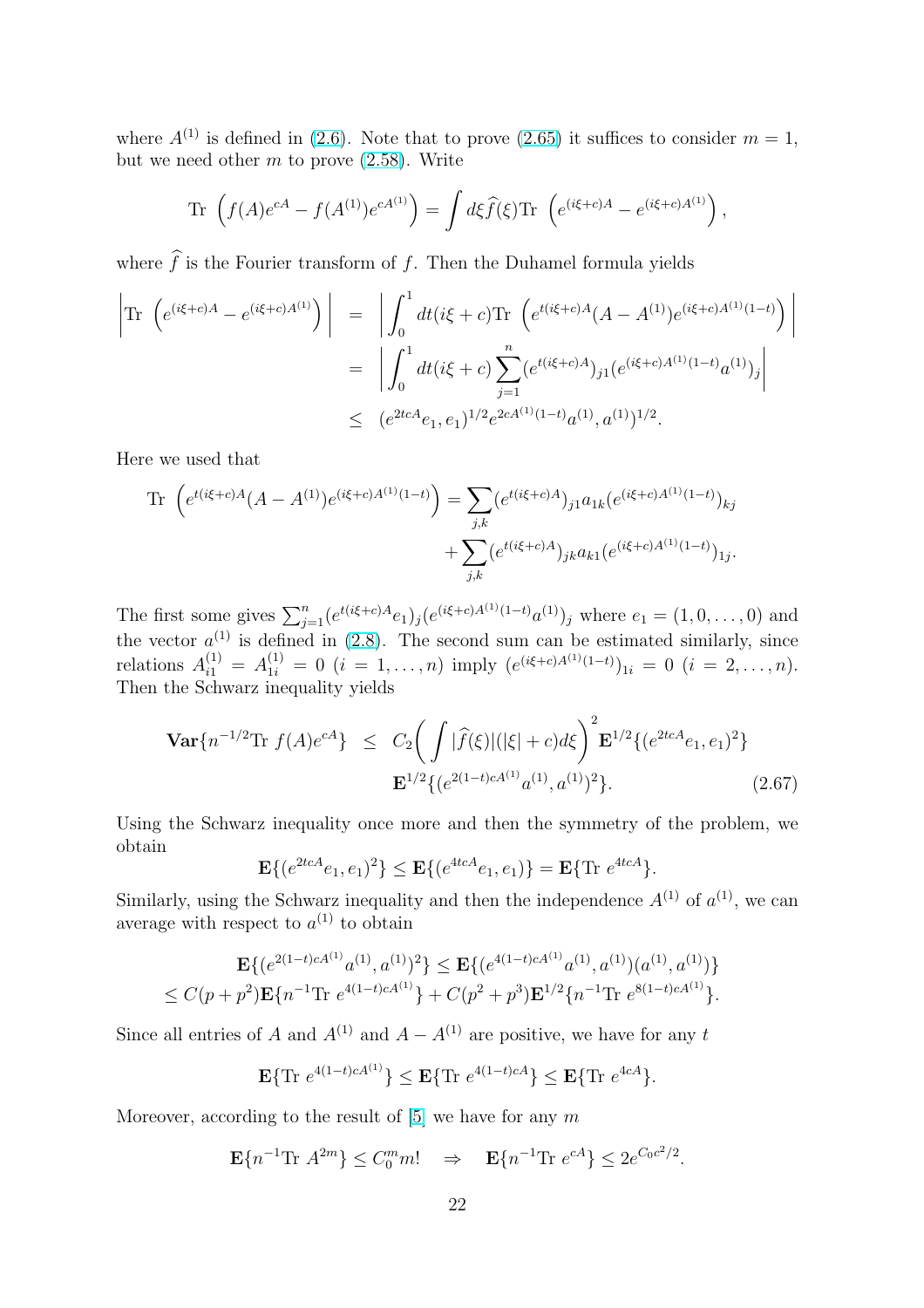<span id="page-22-0"></span>In addition the Schwarz inequality yields

$$
\bigg(\int |\widehat{f}(\xi)| (|\xi|+c) d\xi\bigg)^4\leq \int |\widehat{f}(\xi)|^2 (|\xi|+c)^4 d\xi \int (|\xi|+c)^{-2} d\xi \leq C(\|f\|_{L^2(\mathbb{R})}^2+\|f''\|_{L^2(\mathbb{R})}^2).
$$

Summarizing the above inequalities, we obtain (2.65) and hence the assumption (a) of Proposition 4. Then Theorem 4 follows from Proposition 4.

To prove (2.58) we use again (2.66), where for the first line of (2.66)  $f(\lambda)$  =  $\lambda^k \cosh^{-1}(c\lambda)$  and for the second line  $f(\lambda) = \lambda^k \cosh^{-1}(c\lambda)$ . Repeating the above argument w[e o](#page-19-0)btain  $(2.66)$ .  $\Box$ 

## References

- [1] Abramowitz, M., Stegun, I. Handbook of Mathematical Functions, Dover, N.Y., 1972.
- [2] Anderson, G. W., Zeitouni, O., "CLT for a band matrix model", Probab. Theory Related Fields 134, 283–338 (2006).
- [3] Bai, Z., Silverstein, J. W. , Spectral Analysis of Large Dimensional Random Matrices, Science Press, Beijing, 2006.
- [4] Bollobas, B. Random Graphs Acad. Press, 1985.
- [5] Bauer, M. and Golinelli, O., "Random incidedence matrices: moments and spectral density", J.Stat. Phys. 103, 301-336 (2001).
- [6] Dharmadhikari, S. W., Fabian, V., Jogdeo, K., "Bounds on the moments of martingales", Ann. Math. Statist. 39 , 1719–172 (1968).
- [7] Evangelou, S.N., "Quantum percolation and the Anderson transition in dilute systems, Phys. Rev. B 27, 1397-1400 (1983).
- [8] Evangelou, S.N. and Economou, E.N., "Spectral density singularities, level statistics, and localization in sparse random matrices", Phys. Rev. Lett. 68, 361-364 (1992).
- [9] Evangelou, S.N., "A numerical study of sparse random matrices", J. Stat. Phys. 69, 361-383 (1992).
- [10] Fyodorov, Y.V., Mirlin, A.D., "Strong eigenfunction correlations near the Anderson localization transition", Phys. Rev. B 55, R16001 - R16004 (1997).
- [11] Guionnet, A., "Large deviations upper bounds and central limit theorems for noncommutative functionals of Gaussian large random matrices", Ann. Inst. H. Poincar´e Probab. Statist. 38, 341-384 (2002).
- [12] Janson, S., Luczak, T., Rucinski, A. Random Graphs. John Wiley & Sons, Inc. New York, 2000.
- [13] Johansson,K., "On fluctuations of eigenvalues of random Hermitian matrices", Duke Math. J. **91**, 151-204 (1998).